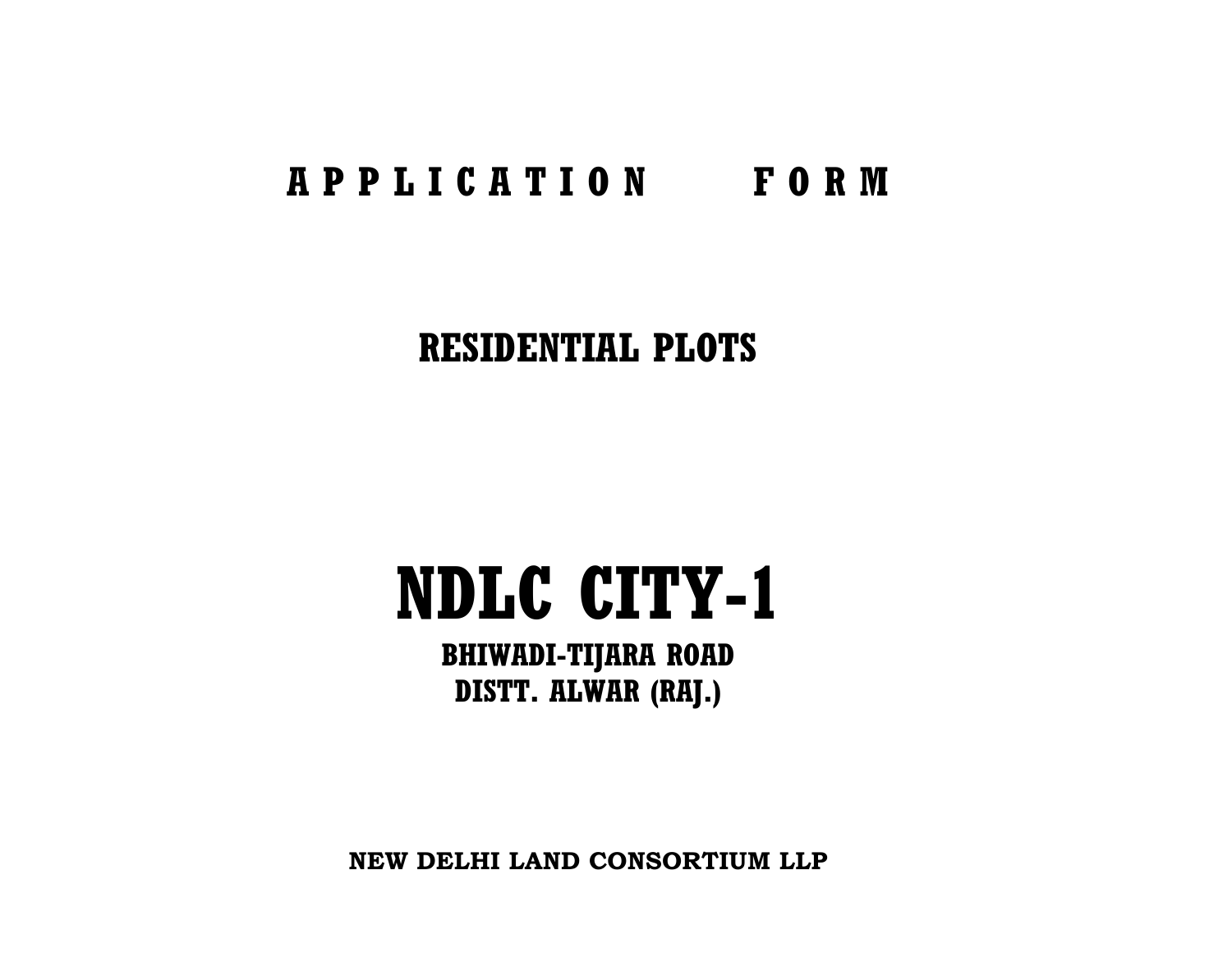# **APPLICATION FORM FOR PROVISIONAL ALLOTMENT OF A RESIDENTIAL PLOT AT "NDLC CITY-1", VILLAGE KHIDARPUR, TEHSIL TIJARA, DISTT. ALWAR, RAJASTHAN**

To **New Delhi Land Consortium LLP R-536, Lower Ground Floor, New Rajinder Nagar, New Delhi-110060**.

Ministry of Corporate Affairs (Govt. of India) has approved on 17-04-2018, conversion of New Delhi Land Consortium Pvt Ltd, CIN-U45200DL2007PTC158639 (PAN-AACCN4397G) into **New Delhi Land Consortium LLP**, LLPIN - AAM-4386 (PAN-AAPFN3376B). Consequently, we f 17-04-2018, the assets/rights & liabilities/obligations of New Delhi Land Consortium Pvt Ltd are now of New Delhi Land Consortium LLP in terms of Section 58 (4) of Limited Liability Partnership Act, 2008. Hence, wherever New Delhi Land Consortium Pvt Ltd appears in this document, it should be read as **New Delhi Land Consortium LLP**.

Dear Sirs,

I/We ("the **Applicant**") hereby apply for the Provisional allotment of a residential plot ("the **Said Property**") in township "**NDLC City-1**", situated at Village Khidarpur, Tehsil Tijara, Distt. Alwar, Rajasthan (**"the Township"**) as per tentative location plan (attached hereto as Annexure I).

I/We remit herewith a sum of Rs. \_\_\_\_\_\_\_\_\_\_ (Rupees\_\_\_\_\_\_\_\_\_\_\_\_\_\_\_\_\_\_\_\_ only) as application amount towards Provisional Allotment of the Said Property at the Township, vide DD/Cheque No. \_\_\_\_\_\_\_\_\_\_\_\_ dated \_\_\_\_\_\_\_\_\_\_\_ for Rs.\_\_\_\_\_\_\_\_\_\_\_\_\_\_\_\_\_ issued on \_\_\_\_\_\_\_\_\_\_\_\_\_\_\_\_\_\_\_\_\_\_\_\_\_\_\_\_ Bank drawn in favour of "**New Delhi Land Consortium L – NDLC City-1**" payable at New Delhi.

I/We enclose herein my/our General Particulars and Undertaking as required by the Company.

I/We further understand that the expression "Allotment" wherever used herein shall always mean provisional allotment and will remain so, till the time a formal Sale Deed is executed in favour of the intending Allottee(s).

I/We accept and agree to abide by the Standard Terms and Conditions of the Provisional Allotment as attached herewith and have signed thereat as confirmation of my/our acceptance.

Date:\_\_\_\_\_\_\_\_\_\_\_

Place  $\Box$ 

Yours faithfully,

 $\overline{\phantom{a}}$  , where  $\overline{\phantom{a}}$  , where  $\overline{\phantom{a}}$  ,  $\overline{\phantom{a}}$  ,  $\overline{\phantom{a}}$  ,  $\overline{\phantom{a}}$  ,  $\overline{\phantom{a}}$  ,  $\overline{\phantom{a}}$  ,  $\overline{\phantom{a}}$  ,  $\overline{\phantom{a}}$  ,  $\overline{\phantom{a}}$  ,  $\overline{\phantom{a}}$  ,  $\overline{\phantom{a}}$  ,  $\overline{\phantom{a}}$  ,  $\overline{\phantom{a}}$  , **Signature(s) of Applicant(s)**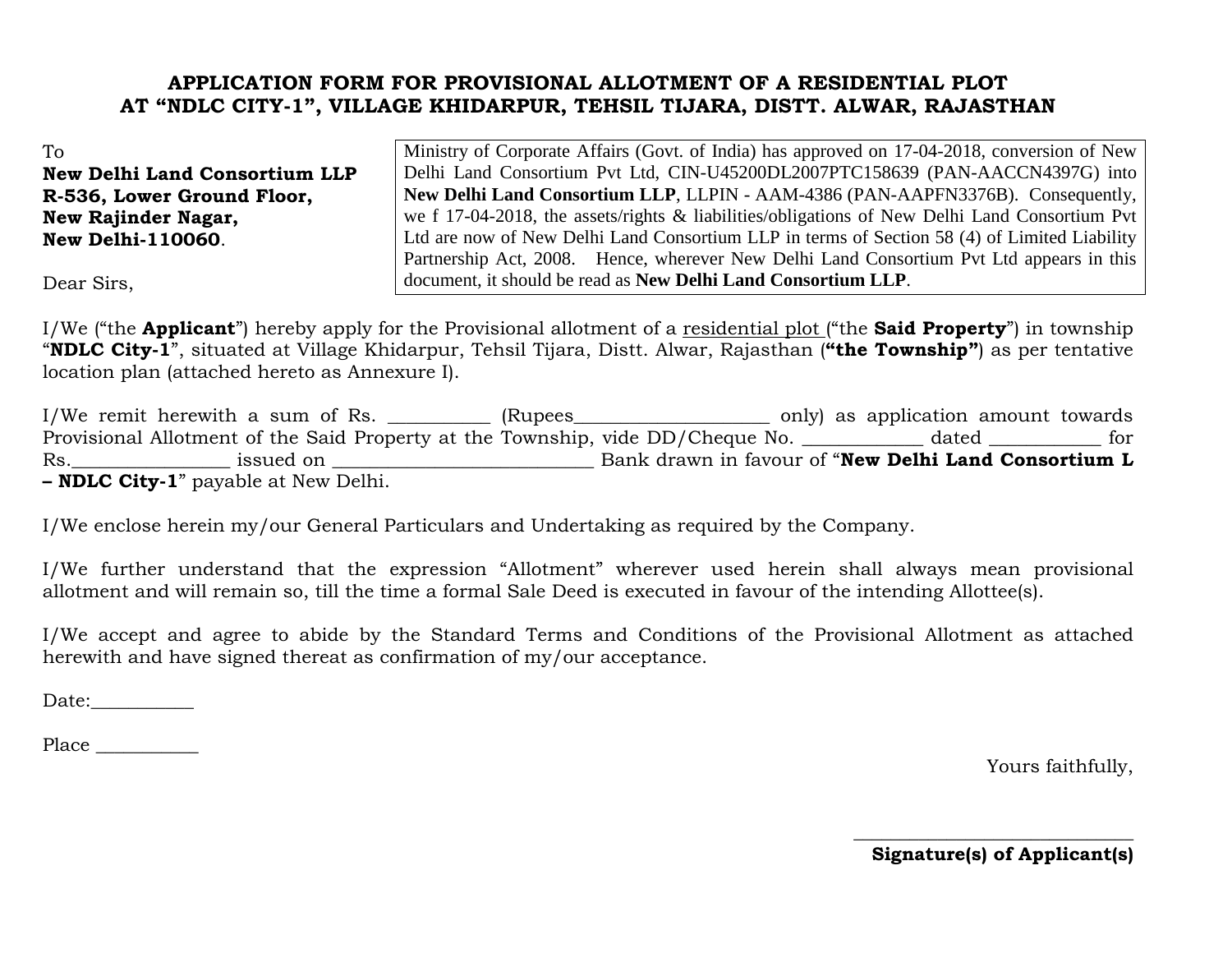# **GENERAL PARTICULARS**

Application Form must be completed in full in BLOCK LETTERS in English language. Application Form, which is not complete in every respect, as given herein below is liable to be rejected. Application Form with any cutting/overwriting, not authenticated properly by the applicant is liable for rejection.

# **1. FIRST APPLICANT**

| Mr./Mrs./ Ms./ Dr./ M/s.                                                                                                                                                                                                                                                                                                                                                                                                                                                                                                      |  |  |  |  |  |  |
|-------------------------------------------------------------------------------------------------------------------------------------------------------------------------------------------------------------------------------------------------------------------------------------------------------------------------------------------------------------------------------------------------------------------------------------------------------------------------------------------------------------------------------|--|--|--|--|--|--|
|                                                                                                                                                                                                                                                                                                                                                                                                                                                                                                                               |  |  |  |  |  |  |
|                                                                                                                                                                                                                                                                                                                                                                                                                                                                                                                               |  |  |  |  |  |  |
| Residential Status: Resident/Non-Resident/Foreign National of Indian Origin. Date of Birth__________                                                                                                                                                                                                                                                                                                                                                                                                                          |  |  |  |  |  |  |
| Income Tax Permanent Account No. ____________________Ward/Circle/Special range and place where assessed to                                                                                                                                                                                                                                                                                                                                                                                                                    |  |  |  |  |  |  |
| $\begin{minipage}{.4\linewidth} \textbf{Income Tax} \begin{minipage}{.4\linewidth} \label{fig:ex3} \end{minipage} \begin{minipage}{.4\linewidth} \textbf{1} \end{minipage} \begin{minipage}{.4\linewidth} \textbf{1} \end{minipage} \begin{minipage}{.4\linewidth} \textbf{1} \end{minipage} \begin{minipage}{.4\linewidth} \textbf{1} \end{minipage} \begin{minipage}{.4\linewidth} \textbf{1} \end{minipage} \begin{minipage}{.4\linewidth} \textbf{1} \end{minipage} \begin{minipage}{.4\linewidth} \textbf{1} \end{minip$ |  |  |  |  |  |  |
|                                                                                                                                                                                                                                                                                                                                                                                                                                                                                                                               |  |  |  |  |  |  |
| <u>in the set of the set of the set of the set of the set of the set of the set of the set of the set of the set o</u>                                                                                                                                                                                                                                                                                                                                                                                                        |  |  |  |  |  |  |
|                                                                                                                                                                                                                                                                                                                                                                                                                                                                                                                               |  |  |  |  |  |  |
|                                                                                                                                                                                                                                                                                                                                                                                                                                                                                                                               |  |  |  |  |  |  |
|                                                                                                                                                                                                                                                                                                                                                                                                                                                                                                                               |  |  |  |  |  |  |
|                                                                                                                                                                                                                                                                                                                                                                                                                                                                                                                               |  |  |  |  |  |  |
|                                                                                                                                                                                                                                                                                                                                                                                                                                                                                                                               |  |  |  |  |  |  |
|                                                                                                                                                                                                                                                                                                                                                                                                                                                                                                                               |  |  |  |  |  |  |

Preferred correspondence address: Residence/Office

**Signature (s) of the Applicant (s)** 

\_\_\_\_\_\_\_\_\_\_\_\_\_\_\_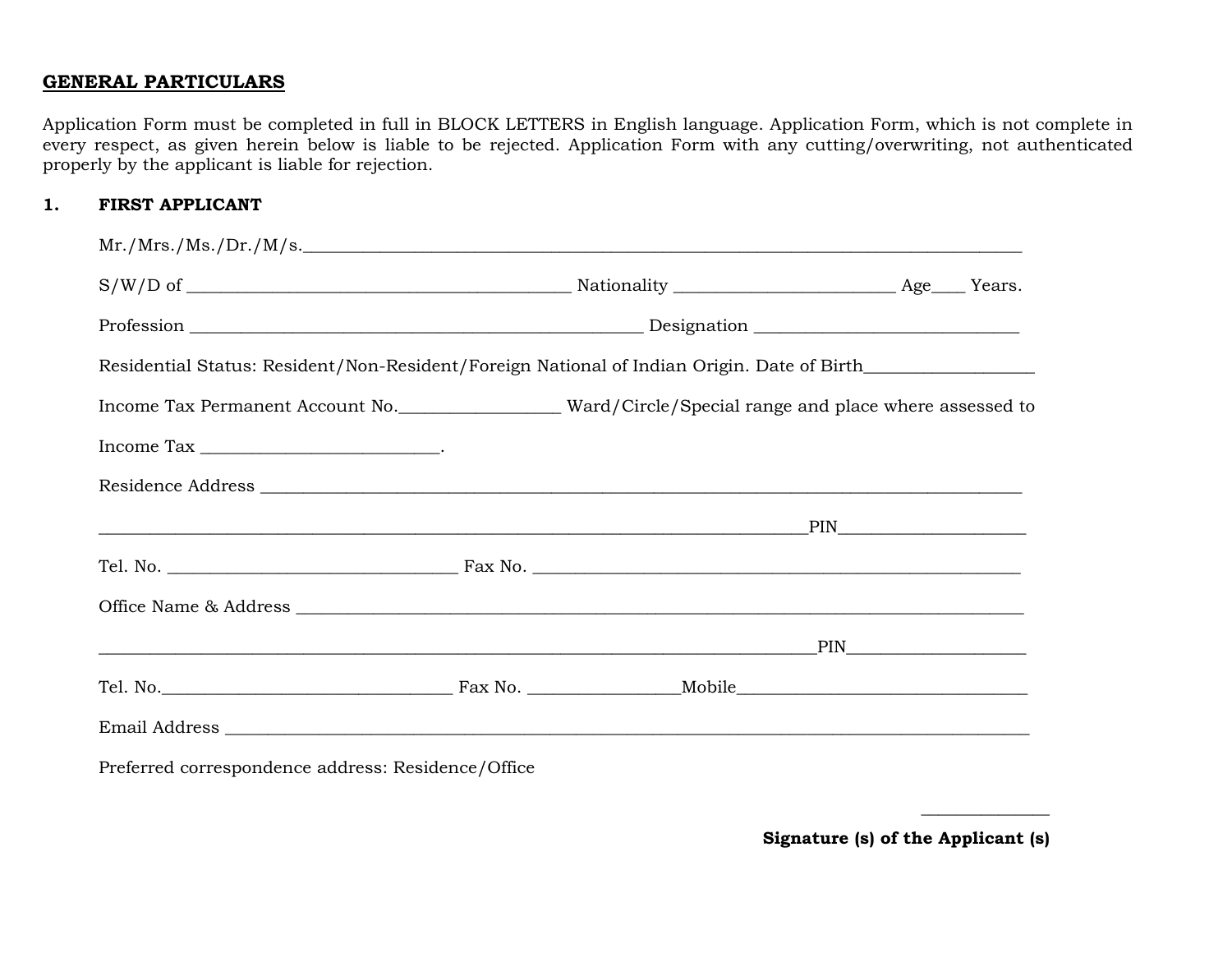# **2. SECOND APPLICANT**

| Mr./Mrs./ Ms./ Dr./ M/s.                                                                                              |  |  |  |  |  |
|-----------------------------------------------------------------------------------------------------------------------|--|--|--|--|--|
|                                                                                                                       |  |  |  |  |  |
|                                                                                                                       |  |  |  |  |  |
| Residential Status: Resident/Non-Resident/Foreign National of Indian Origin. Date of Birth_______                     |  |  |  |  |  |
|                                                                                                                       |  |  |  |  |  |
| to Income Tax $\_\_\_\_\_\_\_\_\_\_\_\_\_\_\_\_\_\_\_$ .                                                              |  |  |  |  |  |
|                                                                                                                       |  |  |  |  |  |
|                                                                                                                       |  |  |  |  |  |
|                                                                                                                       |  |  |  |  |  |
|                                                                                                                       |  |  |  |  |  |
| <u> 1990 - Johann Barbara, martxa alemaniar argumentuar argumentuar argumentuar argumentuar argumentuar argumentu</u> |  |  |  |  |  |
|                                                                                                                       |  |  |  |  |  |
|                                                                                                                       |  |  |  |  |  |
|                                                                                                                       |  |  |  |  |  |

**Signature (s) of the Applicant (s)** 

\_\_\_\_\_\_\_\_\_\_\_\_\_\_\_

**Note:** 

- **a. A copy of PAN Card of all the Applicants to be attached.**
- **b. In case of more than two joint Applicants similar details of all the remaining Applicants to be attached.**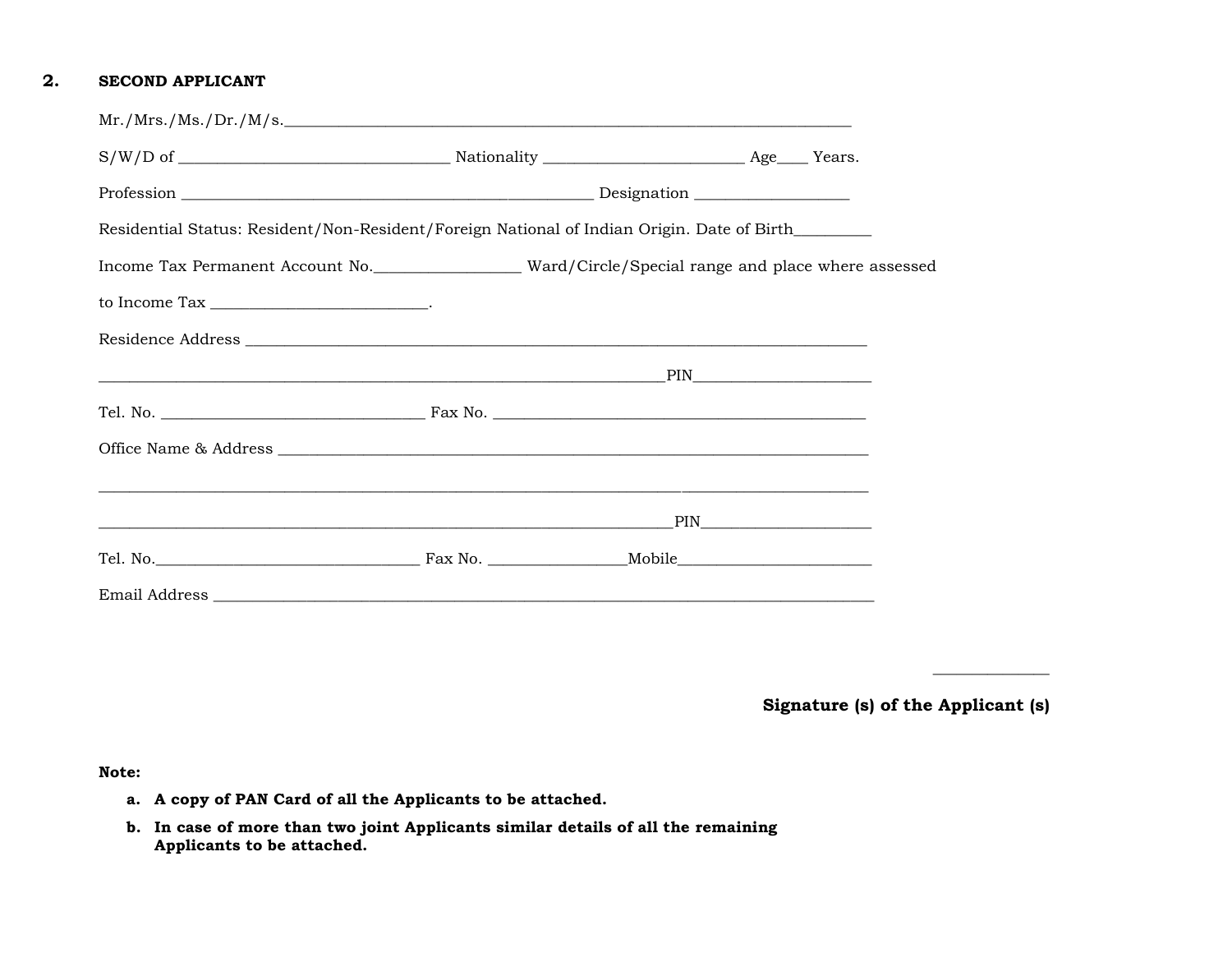# **3. DETAILS OF THE PROPERTY APPLIED FOR**

|    | Plot Applied for: Block No. 2008 Plot No. 2008 Plot No. 2008 Plot No. 2008 Plot Applied for: Block No.                                                                                                                                                                                                                         |                                                     |  |  |                                                 |  |  |
|----|--------------------------------------------------------------------------------------------------------------------------------------------------------------------------------------------------------------------------------------------------------------------------------------------------------------------------------|-----------------------------------------------------|--|--|-------------------------------------------------|--|--|
|    |                                                                                                                                                                                                                                                                                                                                |                                                     |  |  |                                                 |  |  |
| 4. | PAYMENT OF APPLICATION AMOUNT                                                                                                                                                                                                                                                                                                  |                                                     |  |  |                                                 |  |  |
|    | The following are the details of the payment of the Application Amount:                                                                                                                                                                                                                                                        |                                                     |  |  |                                                 |  |  |
|    |                                                                                                                                                                                                                                                                                                                                |                                                     |  |  |                                                 |  |  |
|    |                                                                                                                                                                                                                                                                                                                                |                                                     |  |  |                                                 |  |  |
| 5. | <b>CONSIDERATION</b>                                                                                                                                                                                                                                                                                                           |                                                     |  |  |                                                 |  |  |
|    | Basic Sale Price (BSP)<br>(a)                                                                                                                                                                                                                                                                                                  |                                                     |  |  | : Rs.                                           |  |  |
|    | <b>Total Consideration of the Plot</b><br>(b)                                                                                                                                                                                                                                                                                  |                                                     |  |  | : Rs.                                           |  |  |
|    | <b>OTHER CHARGES:</b>                                                                                                                                                                                                                                                                                                          |                                                     |  |  |                                                 |  |  |
|    | Interest Free Maintenance Security Deposit<br>(i)                                                                                                                                                                                                                                                                              |                                                     |  |  | : Rs. $25000/-$ (Lump sum)*                     |  |  |
|    | (iii)                                                                                                                                                                                                                                                                                                                          |                                                     |  |  |                                                 |  |  |
|    | (ii)<br>Interest Free Club Security Deposit                                                                                                                                                                                                                                                                                    |                                                     |  |  | : Rs. $25000/-$ (Lump sum)*                     |  |  |
|    | (iii)                                                                                                                                                                                                                                                                                                                          | Non-refundable Club Membership Registration Charges |  |  | : Rs. $1000/-$ (Lump sum)*                      |  |  |
|    | (iv)<br><b>Total Other Charges</b>                                                                                                                                                                                                                                                                                             | Club Membership Subscription (For initial 4 Years)  |  |  | : Rs. 24000/- (@ Rs. 500/- per month)*<br>: Rs. |  |  |
|    | * Payable at the time of handing over possession of the said Property; Service Tax Extra as per Govt. Rules.                                                                                                                                                                                                                   |                                                     |  |  |                                                 |  |  |
|    | # In case proportional actual expenditure is more, the excess expenditure will be met from the Maintenance Security Deposit;                                                                                                                                                                                                   |                                                     |  |  |                                                 |  |  |
|    | Maintenance Charges for the subsequent period will be fixed/revised accordingly.                                                                                                                                                                                                                                               |                                                     |  |  |                                                 |  |  |
|    | TOTAL AMOUNT PAYABLE INCLUDING OTHER CHARGES                                                                                                                                                                                                                                                                                   |                                                     |  |  | : Rs.                                           |  |  |
| 6. | <b>EARNEST MONEY</b> (10% of Total Consideration of the Plot)                                                                                                                                                                                                                                                                  |                                                     |  |  |                                                 |  |  |
| 7. | Money paid earlier                                                                                                                                                                                                                                                                                                             |                                                     |  |  |                                                 |  |  |
|    |                                                                                                                                                                                                                                                                                                                                |                                                     |  |  |                                                 |  |  |
| 8. | <b>PAYMENT PLAN</b>                                                                                                                                                                                                                                                                                                            |                                                     |  |  |                                                 |  |  |
| 9. | The Payment Plan is attached as Annexure-II.<br>It is a development linked plan. Timely payment is essence of the project. The provisional allottee(s) shall always make payment to the<br>Company promptly as and when the demand notice is sent by the Company to the provisional allottee(s).<br><b>MAINTENANCE DEPOSIT</b> |                                                     |  |  |                                                 |  |  |

# (The Maintenance Deposit is payable by the Applicant on offer of possession of the Said Property by the Company)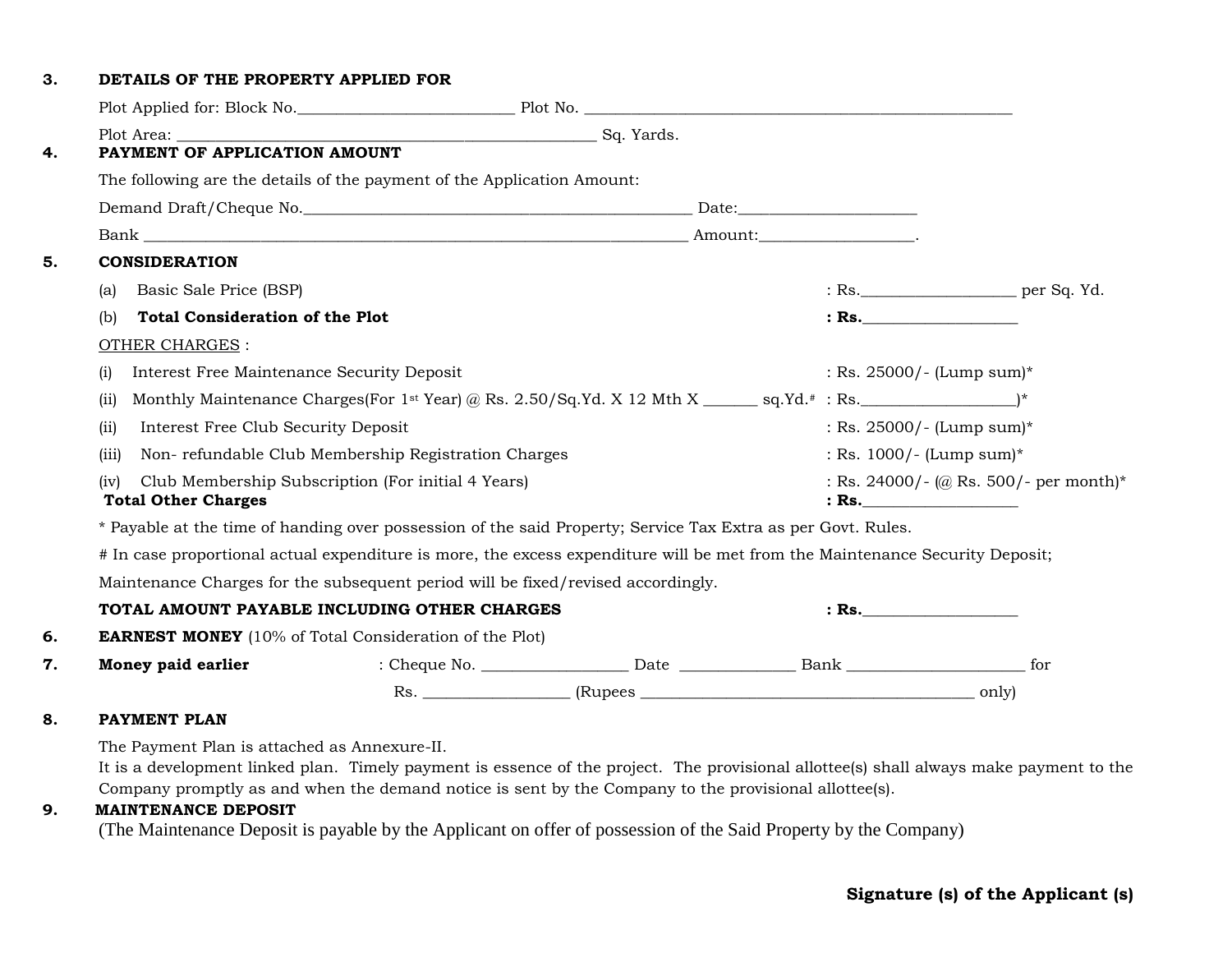#### **9. SOCIAL CLUB MEMBERSHIP**

(The Social Club Membership Security & Registration Fee along with subscription charges for the first four years and Service Tax as applicable thereon is payable by the Applicant upon offer of possession of the Said Property by the Company).

The Developer is setting up a Club within the township named NDLC City – I, which along with the other areas of the Township not forming part of the plotted colony shall be the absolute property of the Developer or its designated agencies. However, the owners of the Plots in the said plotted colony shall get membership of the Club, subject to such terms and conditions as the Club Management may decide and use the common areas of the remaining Township to the extent permitted by the Developer or its designated agency. However, the Provisional Allottee shall be required to apply to the Club Management for grant of membership subject to its terms and conditions and the Rules and Regulations.

# **10. BROKER DETAILS**

(In case the application for Provisional Allotment is made by the Applicant through his agent (broker), the name of the broker is to be mentioned here. If not, please mention "Direct".



#### **11. DECLARATION**

I/We have carefully read and understood the terms and conditions attached to this application form and have also appended my / our signature (s) in confirmation of my / our acceptance.

#### **Date:**

**Place:**

**Yours Faithfully,**

**Signature (s) of Applicant (s)**

**\* Subject to the provisions of the Standard Terms & Conditions, the price Consideration is escalation Free.** 

**Note**: Payments to be made only through A/c Payee Local Cheque(s)/Demand Draft(s) drawn in favour of "**New Delhi Land Consortium LLP – NDLC City-1**" payable at New Delhi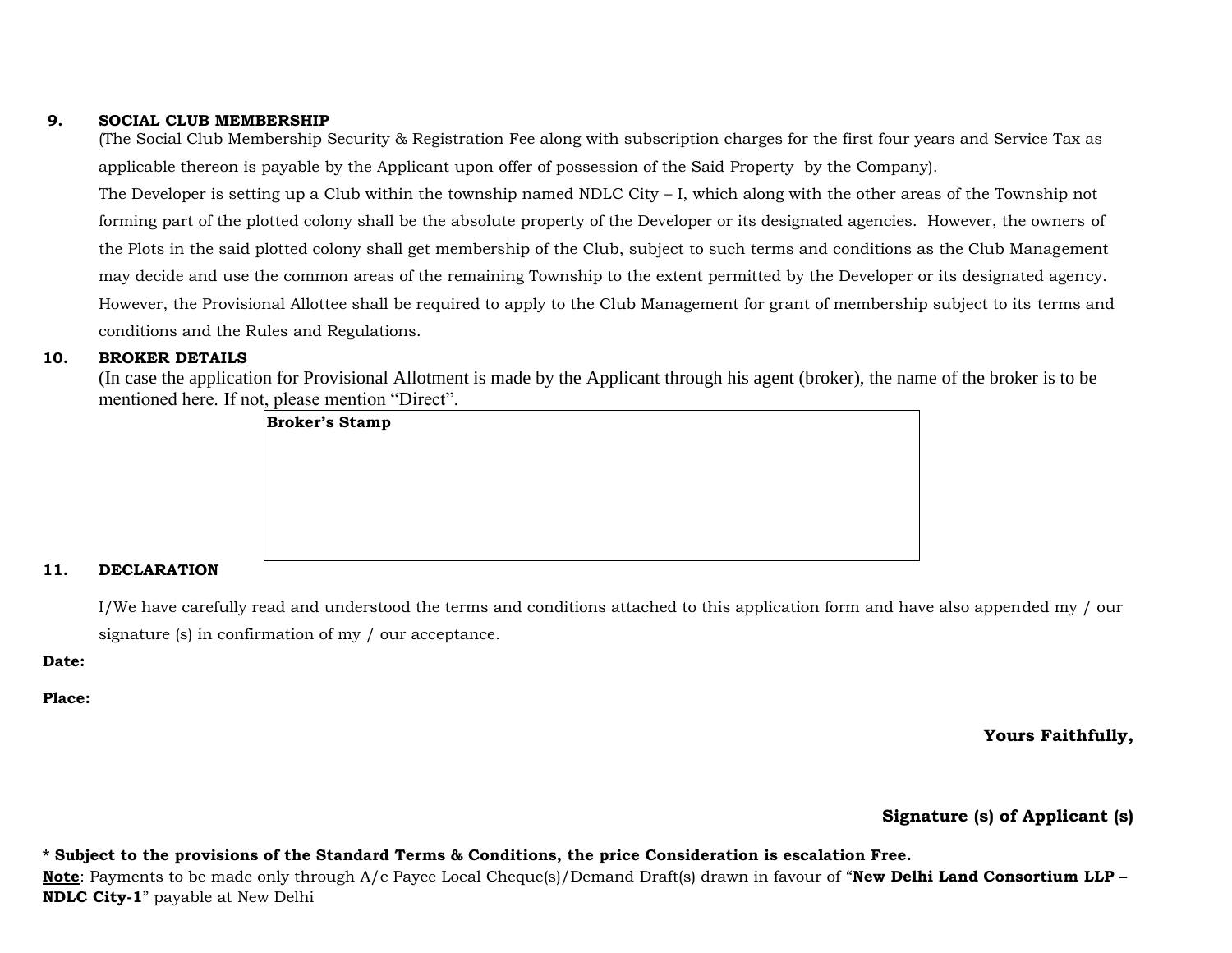#### **UNDERTAKING**

- **1.** Subject to the acceptance by the Company of my/our application for the Said Property, I/we undertake to abide by the terms and conditions of the Provisional Allotment as laid down in the Standard Terms & Conditions enclosed herewith and as prescribed from time to time by the Company.
- **2.** In the event of the Company agreeing to provisionally allot the Said Property to me/us, I/we agree to pay further installments of the Consideration & Other Charges and all other dues as stipulated in the application/Provisional Allotment Letter/the payment plan or as may be varied in accordance with the Standard Terms and Conditions failing which the Provisional Allotment shall be treated as cancelled and Earnest Money paid by me/us shall stand forfeited in favour of the Company.
- **3.** I/we have clearly understood that notwithstanding the fact that the Company may have issued an acknowledgment of having received my/our application and/or application amount/Earnest Money, I/we do not become entitled or can claim any right of Allotment / Provisional Allotment of the Said Property.
- **4.** I/we am/are aware that the Company is seized and possessed of ownership rights in plots of land measuring in aggregate approx. 18.81 acres, through various sale deeds executed in favour of the Company.
- **5.** I/we have seen and understood the scheme of development, tentative plans/other documents at Village Khidarpur, Tehsil Tijara, Distt. Alwar, Rajasthan, and I/we also agree to abide by all the terms and conditions of the approval granted by the Distt. Collector, Alwar to the layout plan of the Company or any other statutory or civic authority to which the Company and consequently the Applicant, is subject to.
- **6.** I/we agree & undertake to pay further due payments/installments promptly upon demand by the Company in accordance with the schedule of payments attached herewith or with the Provisional Allotment Letter including maintenance deposit/charges and other advances/charges as may be prescribed by the Company to be issued by the Company accepting my/our request for Provisional Allotment of the Said Property.
- **7.** I/we undertake that I/we shall execute the instrument for transfer of rights, title and interest in the Said Property from the Company in my/our favour in the Form, substance and manner and within such period as prescribed by Company and the Same shall be got registered if required by law.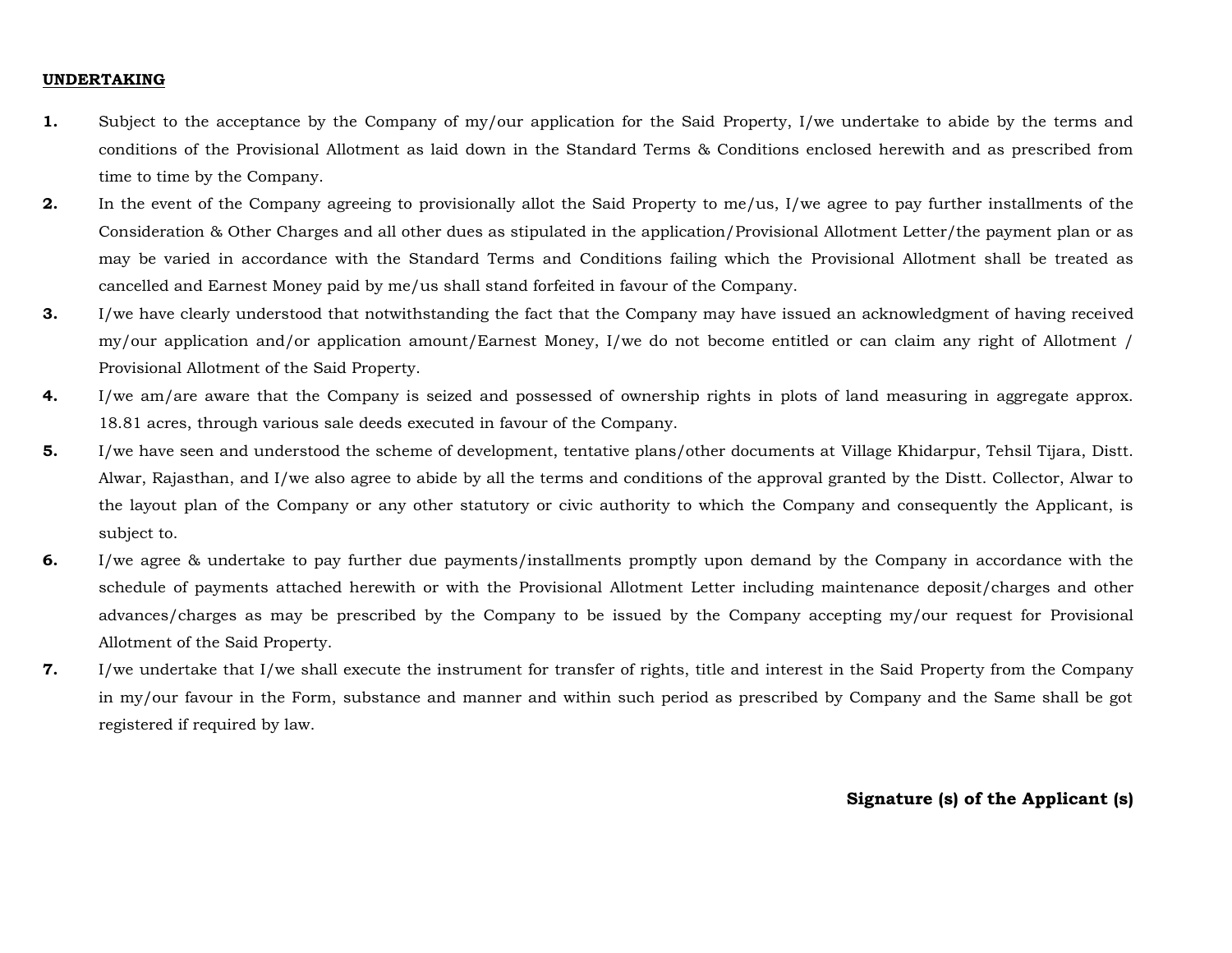- **8.** I/we the applicant(s) do hereby declare that my/our application for Provisional Allotment of said Property to the Company is subject to acceptance by the Company by the way of the Provisional Allotment or for a period of 30 working days from the date of this Application, whichever is earlier; and that the above particulars/information given by me/us are true and correct to the best of my/our knowledge and nothing has been concealed therefrom. I/we the Applicant/s will be entitled to refund of the Application Money upon a written request made to the Company either on (a) the expiry of the 30 working days period as aforesaid; or (b) written rejection by the Company of my/our Application for Provisional Allotment, whichever is earlier.
- **9.** I/we have been specifically informed and I/we have clearly understood that the Company is developing a complete township, which may include a college/school and club. I/we have been applying for allotment of a plot fully knowing that the other projects forming part of the township (excluding the plotted colony) are separate and distinct units and I/we shall not make any claim in such units or any part thereof, based on any allotment/purchase of a plot in terms of this Application.

**Date\_\_\_\_\_\_\_\_\_\_\_\_\_**

**Place\_\_\_\_\_\_\_\_\_\_\_\_**

# **Yours faithfully,**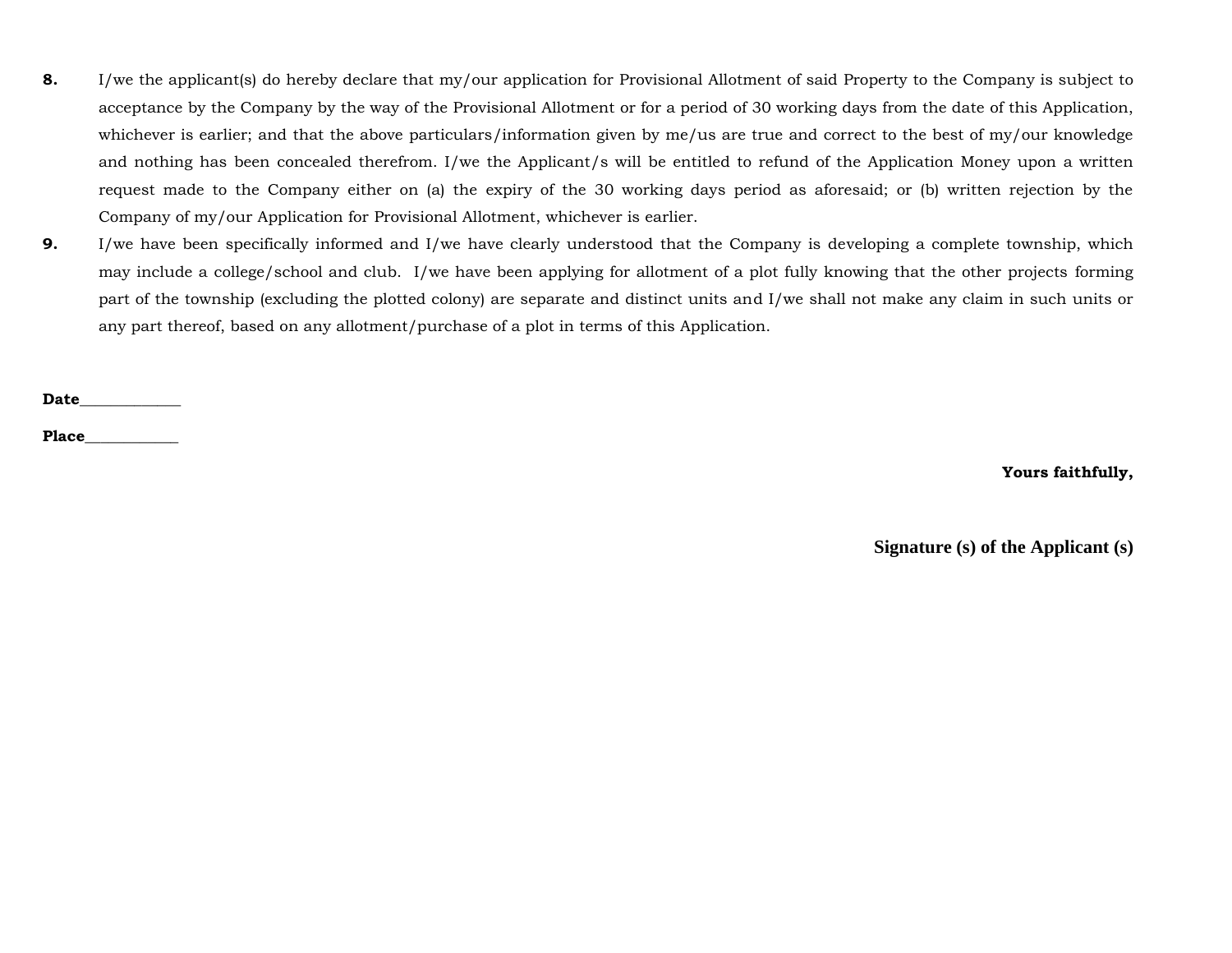| 1. | ACCEPTED/REJECTED                                                                                                            |  | Approval Ref. No. |  |                                        |  |  |  |
|----|------------------------------------------------------------------------------------------------------------------------------|--|-------------------|--|----------------------------------------|--|--|--|
| 2. | Plot Applied for: Block No. 2008 Plot No. 2008 Plot Area: 2008 Plot Area: 2008 Plot Applied for: Block No.                   |  |                   |  |                                        |  |  |  |
| 3. | <b>CONSIDERATION</b><br>Basic Sale Price (BSP)<br>(a)                                                                        |  |                   |  | : Rs.                                  |  |  |  |
|    | <b>Total Consideration of the Plot</b><br>(b)                                                                                |  |                   |  | : Rs.                                  |  |  |  |
|    | <b>OTHER CHARGES:</b>                                                                                                        |  |                   |  |                                        |  |  |  |
|    | Interest Free Maintenance Security Deposit<br>(i)                                                                            |  |                   |  | : Rs. $25000/-$ (Lump sum)*            |  |  |  |
|    | (ii)                                                                                                                         |  |                   |  |                                        |  |  |  |
|    | Interest Free Club Security Deposit<br>(iii)                                                                                 |  |                   |  | : Rs. $25000/-$ (Lump sum)*            |  |  |  |
|    | Non-refundable Club Membership Registration Charges<br>(iv)                                                                  |  |                   |  | : Rs. 1000/- (Lump sum)*               |  |  |  |
|    | Club Membership Subscription (For initial 4 Years)<br>(v)                                                                    |  |                   |  | : Rs. 24000/- (@ Rs. 500/- per month)* |  |  |  |
|    | <b>Total Other Charges</b>                                                                                                   |  |                   |  | $:$ Rs.                                |  |  |  |
|    | * Payable at the time of handing over possession of the said Property; Service Tax Extra as per Govt. Rules.                 |  |                   |  |                                        |  |  |  |
|    | # In case proportional actual expenditure is more, the excess expenditure will be met from the Maintenance Security Deposit; |  |                   |  |                                        |  |  |  |
|    | Maintenance Charges for the subsequent period will be fixed/revised accordingly.                                             |  |                   |  |                                        |  |  |  |
|    | TOTAL AMOUNT PAYABLE INCLUDING OTHER CHARGES                                                                                 |  |                   |  | $:$ Rs.                                |  |  |  |
| 4. | <b>PAYMENT PLAN</b>                                                                                                          |  |                   |  |                                        |  |  |  |
|    | As per Annexure-II                                                                                                           |  |                   |  |                                        |  |  |  |
| 5. |                                                                                                                              |  |                   |  |                                        |  |  |  |
| 6. |                                                                                                                              |  |                   |  |                                        |  |  |  |
| 6. |                                                                                                                              |  |                   |  |                                        |  |  |  |
| 7. |                                                                                                                              |  |                   |  |                                        |  |  |  |

**Approver's Name \_\_\_\_\_\_\_\_\_\_\_\_\_\_\_\_\_\_\_\_\_\_\_\_\_\_\_\_\_\_\_\_\_\_\_\_\_\_\_\_\_\_\_\_\_\_\_\_\_\_\_\_\_\_\_\_\_\_\_\_ Signature \_\_\_\_\_\_\_\_\_\_\_\_\_\_\_\_\_\_\_\_\_\_\_\_\_\_\_\_\_\_\_\_\_\_\_\_\_\_\_**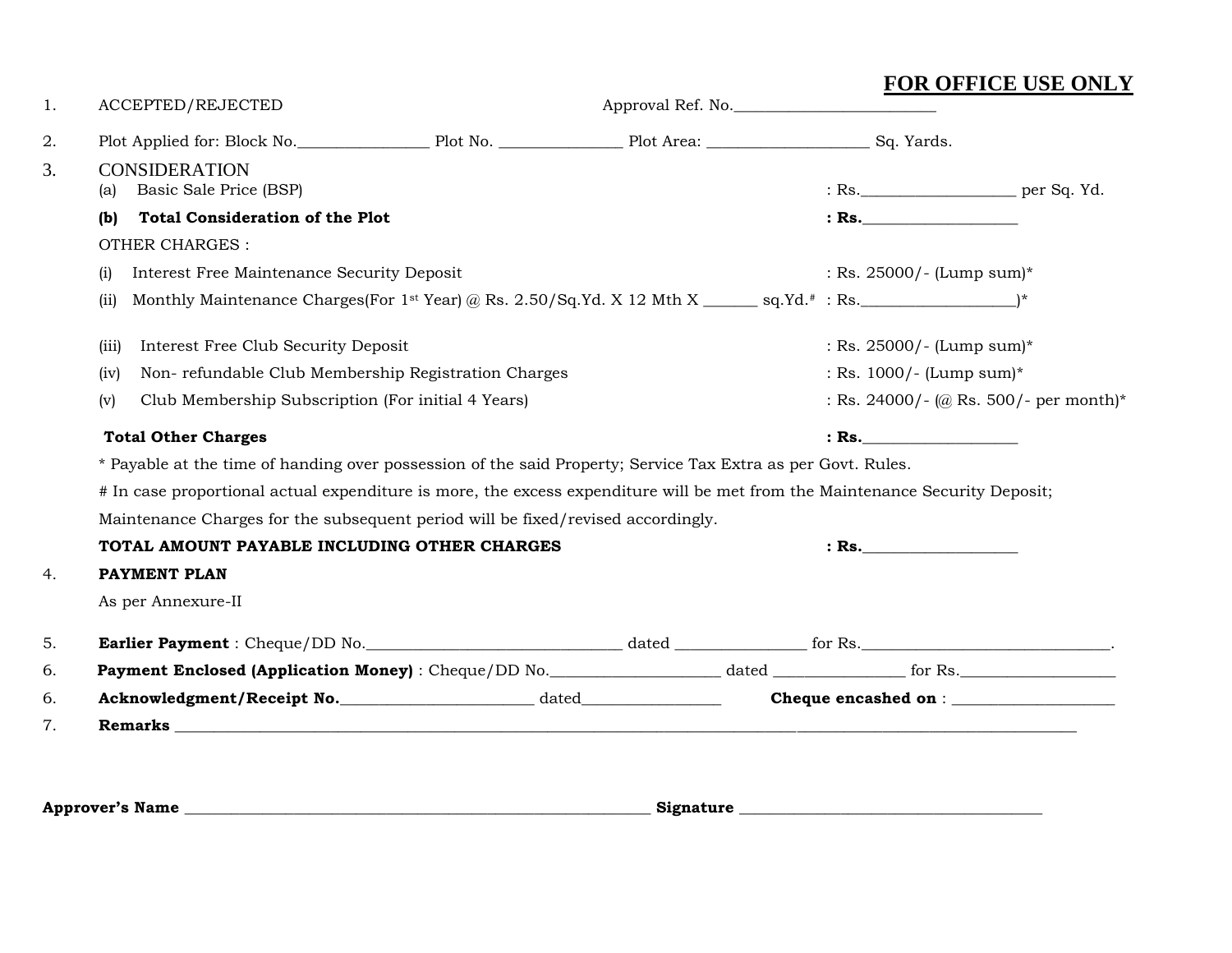#### **The Applicant/Allottee agrees to do or not to do all or any of the following acts:**

- 1. Not to use the Said Property for the purpose of any trade, business, employment, service or manufacture of any description, nor as a hotel Apartment, rooming house or place of public resort, nor for any other purpose other than as private residence for the use of one family only to each dwelling unit, nor shall anything be done or permitted upon the Said Property that shall be a nuisance to the occupants of any neighboring property.
- 2. Without prior written permission from the Company, not to erect or permit to be erected any tents, trailers, shacks, tanks or temporary or accessory buildings or structures.
- 3. Without prior written permission from the Company, not to fix or place to the exterior of the Said Property, any aerial, antenna, antenna poles/masts, citizen/amateur bond antenna.
- 4. Not to place or affix any clothes line, drying rack or similar device at such a position so that the same is visible from any road, garden facility or to public view.
- 5. Not to use any portion of the Said Property, which is visible from outside, as a drying or hanging area for laundry of any kind.
- 6. To maintain all open areas within the Said Property, etc. as lawns or landscape areas with underground sprinkler systems.
- 7. Not to do anything or maintain in or outside the Said Property or the common areas, anything which may become unsightly or a nuisance to the public. In the event of a dispute, the decision of Head of Operations of the Company or maintenance agency engaged by the Company shall be final & binding.
- 8. Not to display any signage to public view on or outside the Said Property, except one name plaque at the main entrance in colour & of dimensions as may be prescribed by the Company from time to time.
- 9. Not to permit growth or maintenance of any weeds or other unsightly growth upon any residential unit and not to place or allow to be placed in public view in the Said Property or outside, any refuse or unsightly object.
- 10. To maintain or cause to be maintained, the Said Property, structure thereon, improvements, appurtenances, etc. in a safe, clean, orderly, painted and attractive condition. To ensure that all lawns, landscaping and sprinkler systems, etc. are installed and maintained in a neat & orderly condition.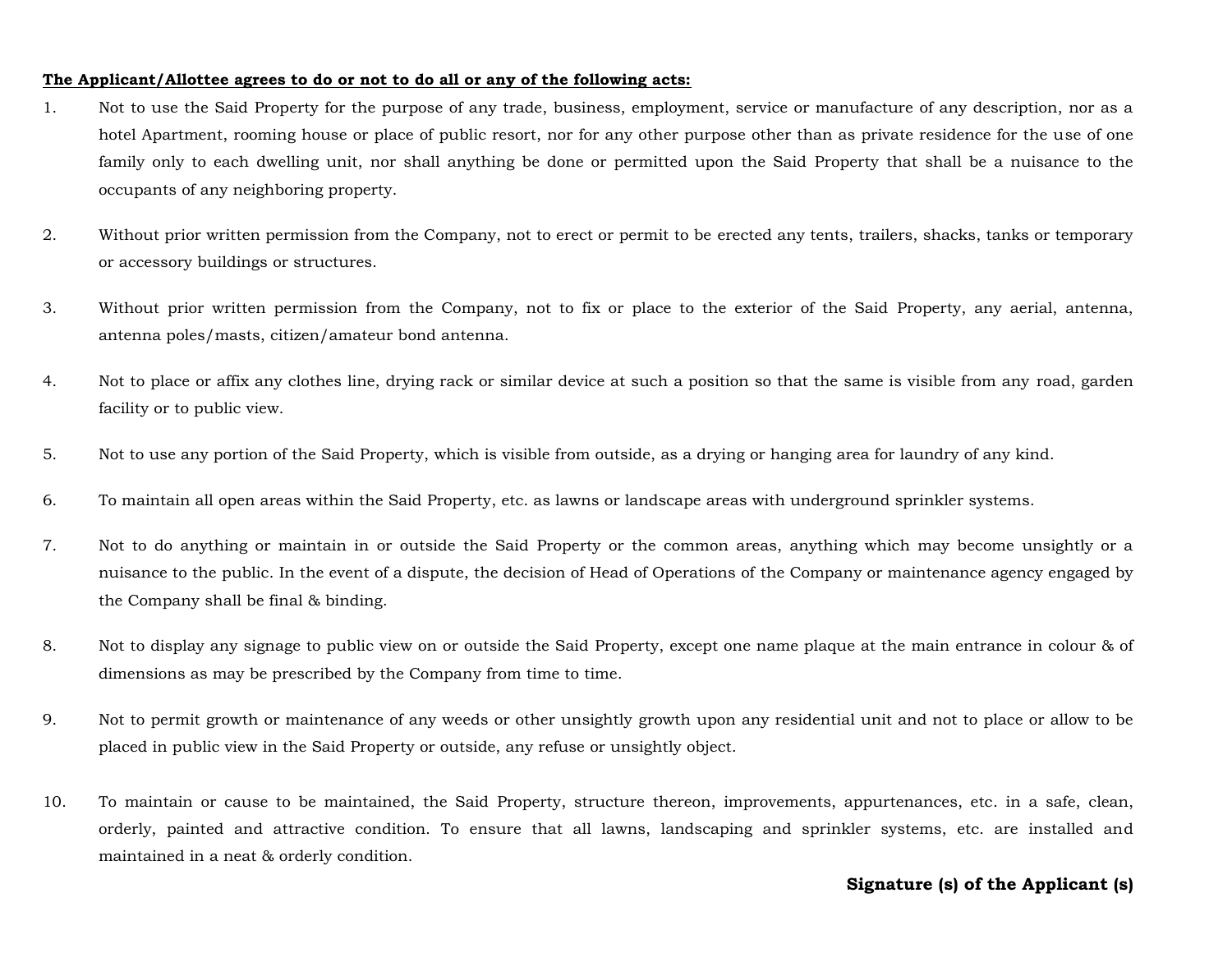- 11. Not to make any claim in the other Units/Areas of the said Township (including in the Club proposed to be set up by the Company).
- 12. Without prior written permission of the Company, not to erect, maintain or use on the Said Property or common areas(s), any coloured basketball board or other similar recreational equipment, either permanent or temporary.
- 13. Without prior written permission of the Company, not to permanently enclose or convert to other use any driveways, parking lots, etc.
- 14. Without prior written permission of the Company and the applicable Government Authorities, not to cut down or remove a living tree. If any such tree is cut down, destroyed or removed, the same shall be replaced at the cost and expense of the Applicant. Also, the applicant shall be exclusively responsible for any violation of government rules/guidelines and shall compensate/indemnify the Company for any damages /penalties suffered by the Company
- 15. Not to keep or permit keeping in the driveway area of the Said Property, any trash, garbage or other waste materials. To ensure that all waste shall be kept in garbage bin and this shall be kept in a neat condition & screened from public from public view. The garbage bin may not be placed outside the driveway area of any residential unit except for a reasonable period for the garbage pickup to be accomplished. To ensure that all trash, garbage & their containers are animal proof.
- 16. Not to raise, breed or keep in the Said Property, any animal, livestock or poultry of any kind, except normal domesticated household pets like dogs or cats. To ensure that the pets are leashed at all times while on any area outside the Said Property. Pets shall not be permitted on such areas as may be notified from time to time. Each pet owner shall be responsible for the removal & disposal of their Pets' body waste. Any pet, which becomes a reasonable source of annoyance to other residents at "**The Township**", may be ordered to be removed by the Company and the Applicant confirms that he shall have no objection to such removal. No reptiles, amphibians or livestock may be kept in or on any Said Property.
- 17. Not to increase the Said Property in size by filling in any water retention/drainage area on which it abuts. The Applicant shall not change or attempt to change the designs & the dimensions of these water retention/drainage areas.
- 18. To ensure that all utility lines & wirings, including but not limited to, electrical lines, cable television lines, telephone lines, water & sewerage located within the Said Property shall be located underground.
- 19. No residential Unit may be split or subdivided in any manner by Residential Unit owner, and a conveyance by Residential Unit owner must include the entire lot.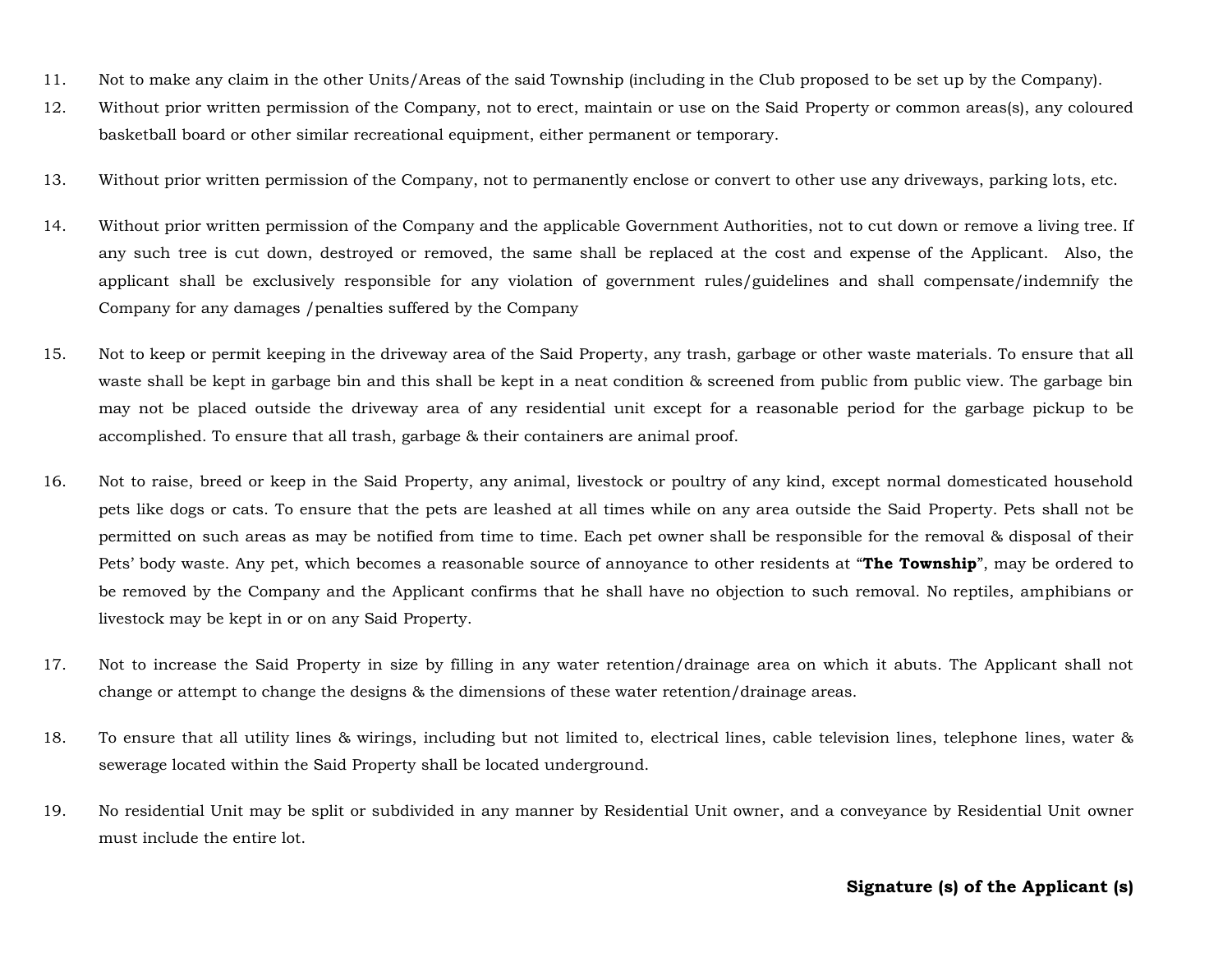- 20. No commercial vehicles, trailers, recreational vehicles or other motor vehicles, except two / four wheeled passenger automobiles, noncommercial vans shall be placed parked or stored in the Said Property or in the common areas for a period of more than 8 hours unless the said vehicle is necessary in the actual construction or repair of a structure or ground maintenance.
- 21. Not to operate motorboats in or upon any ponds or watercourses located at the Property or take any action that may be harmful to the environment.

The Applicant (s) agrees that the Company and any other institution / agency nominated / appointed by the Company may at its sole and absolute discretion alter, waive or modify any of the foregoing and other restrictions so long as their substantial character is maintained.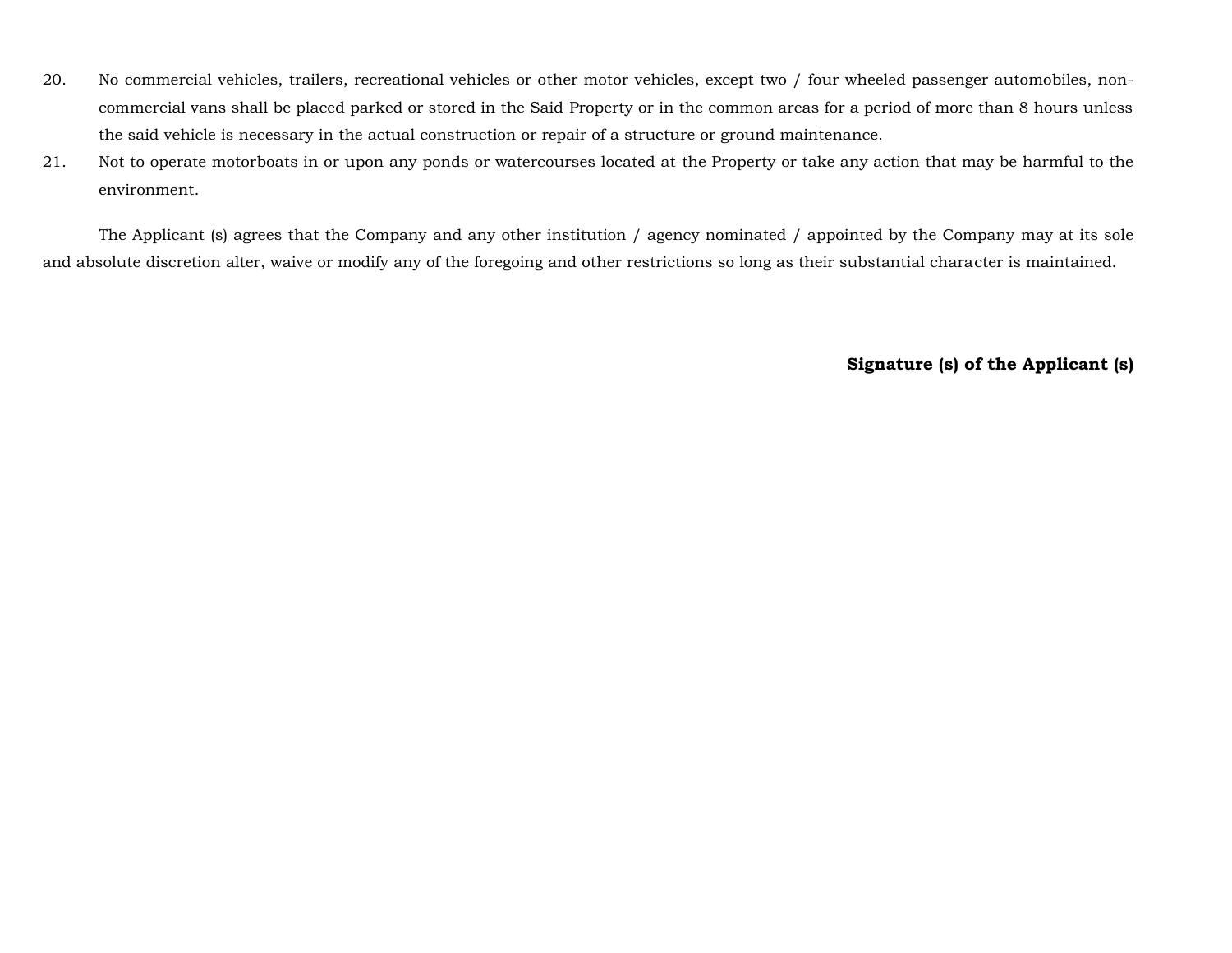# **STANDARD TERMS AND CONDITIONS OF PROVISIONAL ALLOTMENT OF A RESIDENTIAL PLOT AT "NDLC CITY-1", VILLAGE KHIDARPUR, TEHSIL TIJARA, DISTT. ALWAR, RAJASTHAN**

The conditions mentioned herein below from a part of the Application Form. The Application merely represents the Applicant's intention to acquire the Said Property and shall not construe any acceptance of the application by the Company.

# **1. DEFINITIONS AND INTERPRETATION**

#### **Definitions**

"**Allottee**" means the Applicant (s) who has/have applied for Provisional Allotment of a residential plot and has/have agreed to abide by these Standard Terms & Conditions and has been provisionally allotted the Said Property by the Company at **"THE TOWNSHIP"**. The term "Allottee", shall, unless it be repugnant to the context or meaning thereof, be construed to mean and include his/their representatives, successors, executors and permitted assigns;

"**Applicant**" means a Person(s) who has/have applied for Provisional Allotment of a unit in **"THE TOWNSHIP"**;

"**Application Form**" shall mean this application form for Provisional Allotment of a residential plot and signed in confirmation of acceptance at appropriate places by the Applicant (s);

"**Area**" means the area of the Said Property provisionally allotted to the applicant.

"**Business Day**" means a day, other than a Saturday or Sunday, on which the principal scheduled commercial banks located in **New Delhi** are open for business during normal banking hours;

"**Common Area**" means area of the roads, parks, refuge area, common pantries, electric sub-station, sewage main & treatment plant, social club and the like related to the Said Property and as shall be more specifically detailed in the Indenture of Conveyance;

"**Company**" means New Delhi Land Consortium (P) Ltd., a private limited company incorporated under the Companies Act, 1956 and having its registered office at R-791&792, New Rajinder Nagar, New Delhi-110060 and shall, unless repugnant to or inconsistent with the context, be construed to mean and include its successor-in-interest and permitted assigns;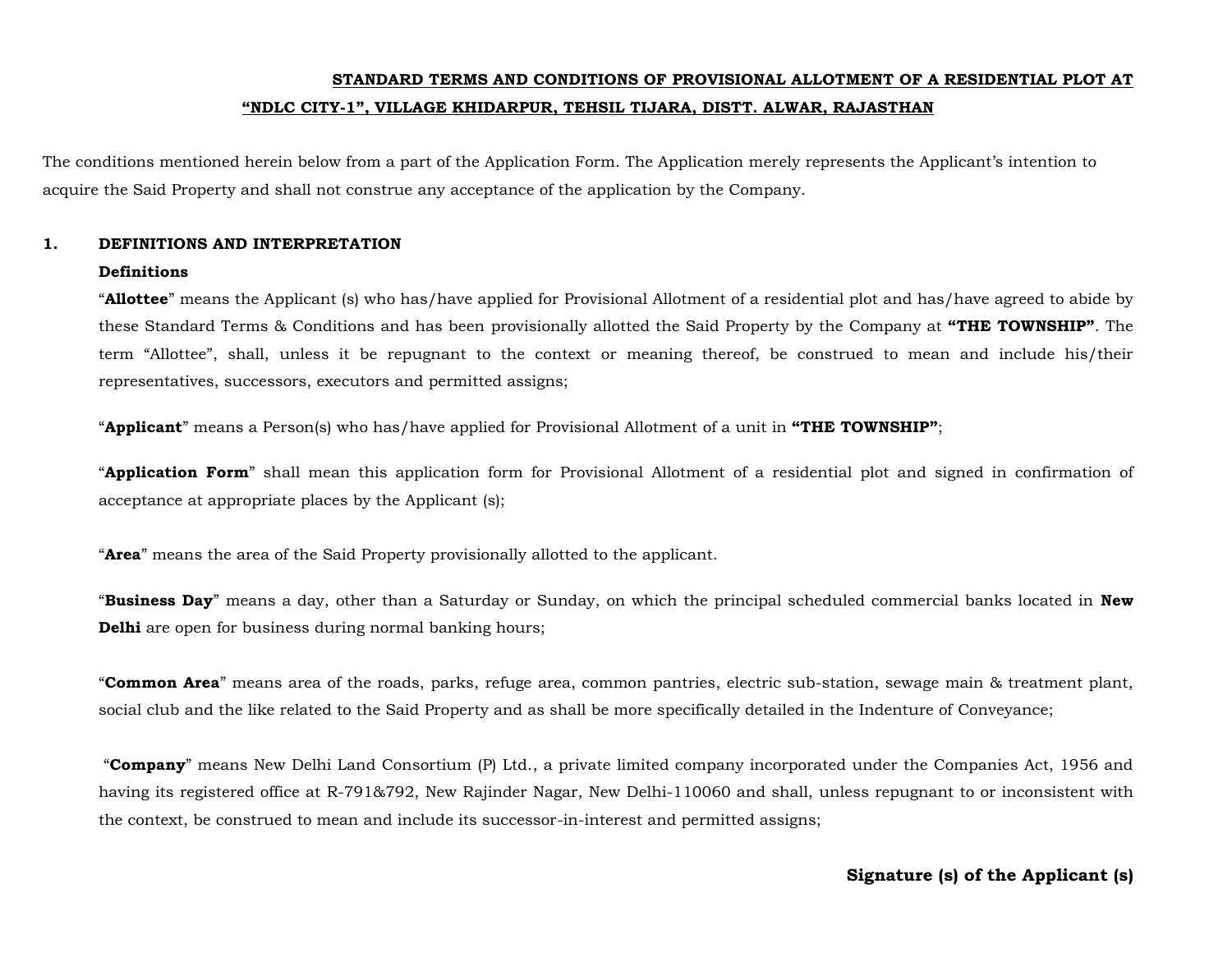"**Consideration**" shall be the total sale consideration of the said Property as described in the Application Form and the Provisional Allotment Letter; other charges though payable by the provisional allottee shall be in addition to the total sale consideration of the plot.

"**Earnest Money**" means the amount equal to 20% of total consideration for the plot as specified in the Application Form/Provisional Allotment Letter;

"**Government Authority**" means any government, statutory, departmental or public body or authority, including courts of competent jurisdiction;

"**Indenture of Conveyance**" shall have the meaning ascribed to it in Clause 2.2 hereof;

"**LAW**" means any statute, notification, circular, bye laws, rules and regulations, ordinance, order or instruction having the force of law enacted or issued by any Government Authority, whether in effect as of the date of this Application or thereafter.

"**NDLC City-I**" shall mean a township – comprising of developed residential plots, group housing flats / apartments, commercial spaces, shops, college/school facilities and other facilities, situated in part of Village Khidarpur, Panchayat Khidarpur, Tehsil-Tijara, District-Alwar, Rajasthan admeasuring approx. 18.81 acres owned by New Delhi Land Consortium (P) Ltd. through Sale Deeds executed in its favour.

"**NDLC**" means New Delhi Land Consortium (P) Ltd., a private limited company incorporated under the Companies Act, 1956 and having its registered office at R-791&792, New Rajinder Nagar, New Delhi and shall, unless repugnant to or inconsistent with the context, be construed to mean and include its successor-in-interest and permitted assigns;

"**Owned Lands**" shall mean the properties that are the subject matter of the Sale Deeds executed in favour of New Delhi Land Consortium (P) Ltd.;

"**Parties**" shall mean the Company and the applicant and "Party" shall refer to anyone of them;

"**Provisional Allotment**" shall mean the Provisional Allotment of the Said Property to the Applicant, pursuant to his application to the Company and agreeing to abide by the Standard Terms & Conditions.

"**Provisional Allotment Letter**" A Provisional Allotment Letter is a letter issued by the Company to the Applicant upon the Applicant making a request for provisional allotment of the Said Property and agreeing to abide by the Standard Terms and Conditions.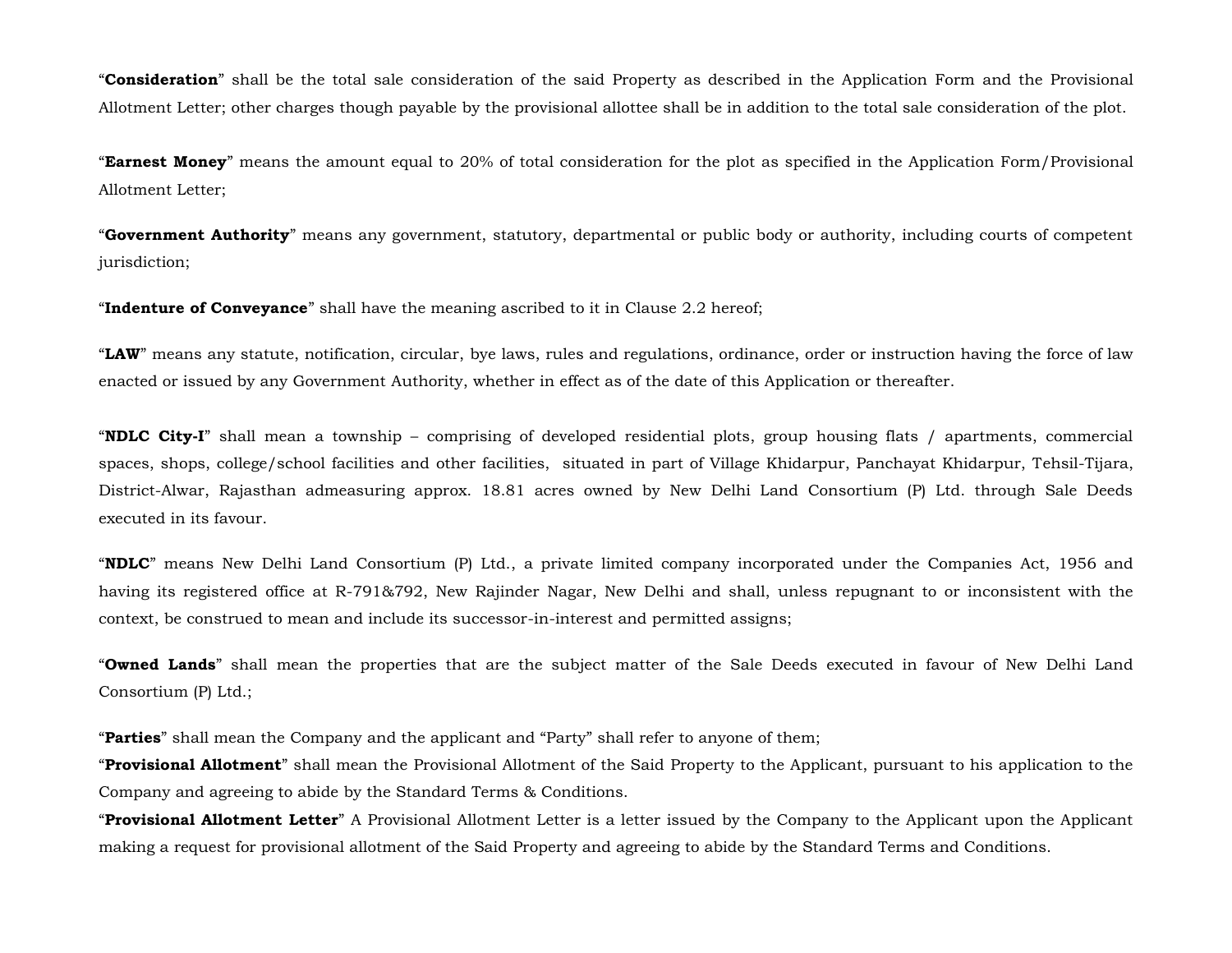"**Person**" includes any individual, sole proprietorship, partnership, unincorporated association, unincorporated syndicate, unincorporated organization, trust, HUF, body incorporate, society and a natural person in his capacity as trustee, executor, administrator, or other legal representative.

"**Plan**" includes the plan for construction and development of developed residential colony at "**THE TOWNSHIP**" as approved by the appropriate Government Authority, the layout plan, building plan and the location plan of the said Property and agreeing to abide by the Standard Terms & Conditions;

"**Representatives**" shall include the directors, officers, employees, agents, consultants, advisors, or other representative, including legal counsel, accountants and financial advisors of such Person and also includes the Representatives of the Representatives of any person;

"**Said Property**" means the developed residential plot in the approved residential colony **"THE TOWNSHIP"**, provisionally allotted by the Company.

"**Standard Terms & Conditions**" shall mean these standard terms and conditions, forming part of this application and upon of Provisional Allotment of the Said Property;

"**Third Party**" means any Person other than the Applicant or the Company.

"**Township**" means residential colony situated at Village Khidarpur, Panchayat Khidarpur, Tehsil Tijara, Distt. Alwar, Rajasthan, comprising of developed residential plots, flats/apartments in the Group Housing Society, commercial complexes, institutional area, social club, roads, parks etc. as per layout plan approved by the District Collector, Alwar vide letter No. P.12-3 Rajasva/Naksha Anu./2013/39 dated 03.01.2014.

#### **1.2. Certain Rules of Interpretation**

With respect to the provisions herein:

(a) The descriptive headings of Articles and Clauses are inserted solely for convenience of reference and are not intended as complete or accurate descriptions of content thereof and shall not be used to interpret the provisions hereof.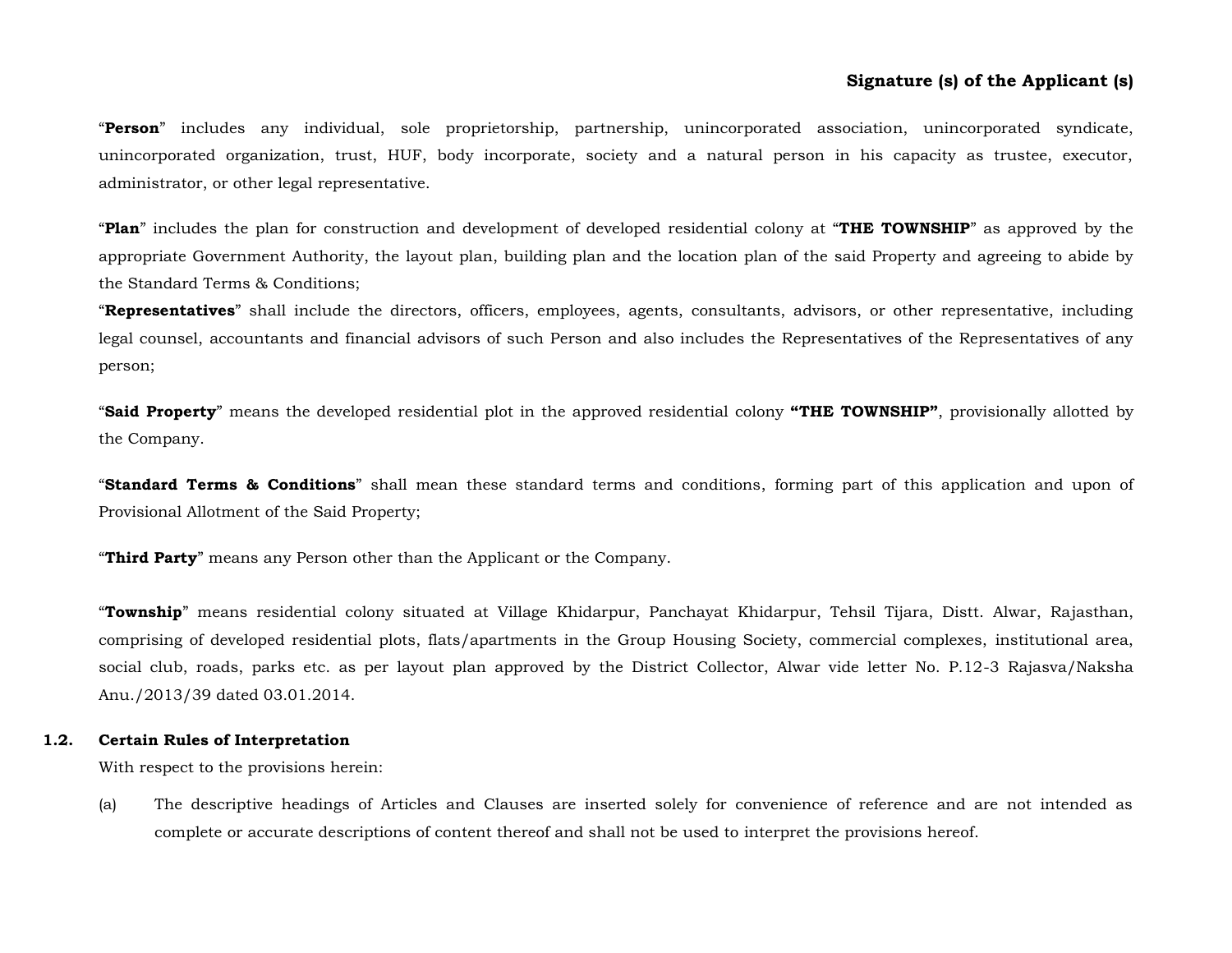- (b) The use of words in the singular or plural, or with a particular gender, shall not limit the scope or exclude the application of any provision hereof to any Person or Persons or circumstances except as the context otherwise requires.
- (c) Unless otherwise specified, the damages payable by any Party as set forth herein, are intended to be genuine pre-estimated loss and damage likely to be suffered and incurred by the Party entitled to receive the same.
- (d) The Schedules and Annexures annexed to these Standard Terms & Conditions form an integral part hereof.
- (e) All capitalized terms used in these Standard Terms and Conditions and not defined elsewhere shall have the same meaning as set forth in the Application Form.

#### **2. SCOPE OF THESE STANDARD TERMS & CONDITIONS**

- **2.1.** These are the preliminary Standard Terms and Conditions governing the Provisional Allotment of the Said Property by the Company to the Applicant. Mere acceptance of these Standard Terms & Conditions do not vest any right, title and interest in the Said Property or the Lands to the Applicant/Allottee or any other person. The Company reserves the right to appropriately modify these Standard Terms and Conditions, if considered necessary, at the time the Parties are entering into Buyer's Agreement.
- **2.2.** That detailed terms of the transfer of the Said Property shall be based on the definitive legal document for the transfer of property (hereinafter referred to as "Indenture of Conveyance") and shall include the entire understanding between the Parties relating to the conveyance of the Said Property to the Applicant/Allottee. The Applicant/Allotee shall have no right, title or interest whatsoever on the said Property either during its construction or after its completion till the execution of Indenture of Conveyance by the Company in favour of the Applicant/Allottee.

Provided that the Indenture of Conveyance shall be executed only after the consideration amount and other charges have been received from the Applicant/Allottee along with other applicable duties, charges and other payments etc. as due in accordance with the Provisional Allotment Letter, the construction of the Said Property is completed in all respects and subject to the Applicant/Allottee complying with all the provisions hereof.

Provided further that the Indenture of Conveyance shall be executed only when the Said Property is in a deliverable state after incorporating the Alterations (as defined herein), if any.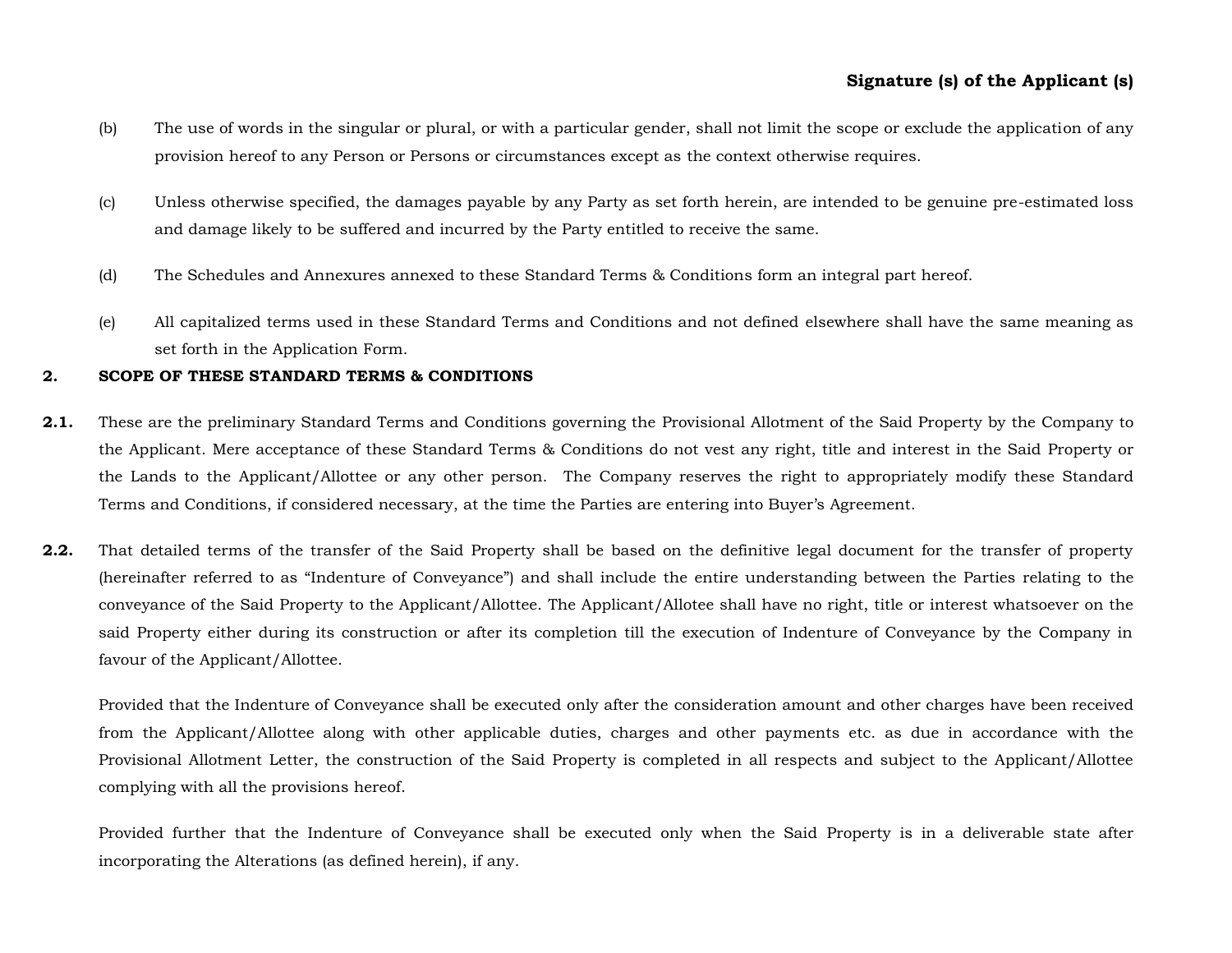- **2.3.** The Applicant agrees that unless an Indenture of Conveyance is executed in favour of the Allottee, the Company shall continue to be the owner of the Said Property and the payments, if any, made pursuant to the Provisional Allotment of the Said Property to the Allottee, whether pursuant to the Standard Terms & Conditions or otherwise, shall give any Person any lien on the Said Property until they have complied with all the terms and conditions of the Provisional Allotment and the Indenture of Conveyance has been executed in favour of the Allottee.
- **2.4.** Nothing herein shall be construed to provide the Applicant/Allottee with any right, whether before or after taking possession of the Said Property or at any time thereafter, to prevent the Company from:
	- (i) Constructing or continuing with the construction of the other building(s) or other structures in the area adjoining the Said Property;
	- (ii) Putting up additional constructions at the Township at Village Khidarpur, Tehsil Tijara, Distt. Alwar, Rajasthan;
	- (iii) Amending/altering layout plan at the Township at Village Khidarpur, Tehsil Tijara, Distt. Alwar, Rajasthan;
	- (iv) Amending/altering the Site Plans for the plots in order to abide by the applicable local, municipal or any other laws for the time being in force.;
- **2.5.** The execution and/or registration of the Indenture of Conveyance shall not absolve the Applicant/Allottee of any of its obligations herein.

#### **3. CONSIDERATION**

- **3.1** The Applicant/Allottee shall make all such payments of Consideration and other dues at such times and as detailed in the Provisional Allotment Letter, promptly upon issuance of notice or intimation to the Applicant/Allottee. All payments by the Applicant/Allottee are required to be made by demand drafts or by cheques payable at New Delhi.
- **3.2.** In case any new taxes/duties/charges are levied by any Government Authority, the proportionate increase in Consideration/charges in respect thereof shall also be payable on demand by the Applicant/Allottee.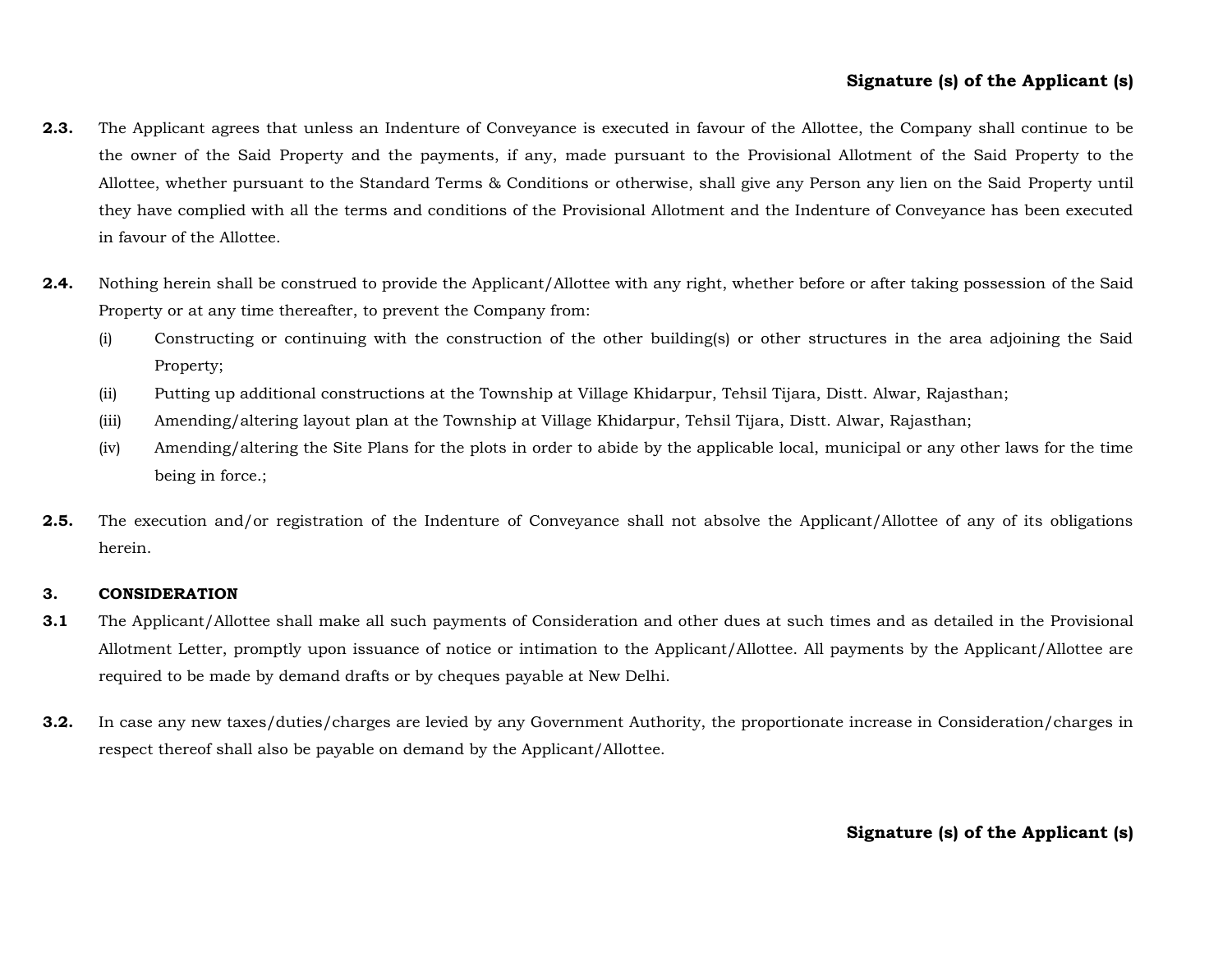**3.3.** In addition to the above, the Applicant/Allottee agrees that in the event there is an enhancement of charges by any Government Authority, or any additional expenses are required to be paid by the Company for any reason including, inter alia, for providing any peripheral trunk services, Metro Rail or any specific / general purpose etc. outside the Project by any Government Authority as external development cost or otherwise and upon written intimation by the Company to the Applicant/Allottee of the same, the Applicant/Allottee shall make prompt and due proportionate payment of such additional sums within 15 days of such demand by the Company.

#### **4. CONVEYANCE OF THE SAID PROPERTY**

- **4.1.** Upon execution of the Indenture of Conveyance after completion of the construction/development, subject to and to the extent permitted by applicable law and the terms of the Layout Plan approved the District Collector, Alwar, the Applicant/Allottee shall acquire the Said Property, for the Consideration.
- **4.2.** The said Property shall be allotted to the Allottee on the terms herein, & the Allottee shall not have any interest, right or title in the parks, social club, roads, street lights, power / water / sewerage lines and Common Area in any manner whatsoever except the right of user as provided herein.
- **4.3.** The applicant shall have no right except the right of use of facilities such as road, parks, social club, electric poles/ lines etc. on the terms and conditions as stipulated by the Company or agency/contractors engaged by the Company for upkeep and maintenance of the common facilities.

#### **5. OBLIGATIONS OF THE APPLICANT/ALLOTTEE**

- **5.1.** Upon the Company allotting the Said Property to the Applicant on the terms herein, the Applicant agrees to the following, whether before or after possession of the Said Property is granted to the Applicant/Allottee.
- **5.2.** Prior to taking possession of the Said Property, the Applicant/Allottee shall enter into a separate maintenance agreement on the terms illustratively set out under para 8 & 9 of the Application Form and clause 6.2 hereinafter (the "**Maintenance Agreement**") with the Company or such maintenance agency as may be designated in this regard (the "**Designated Maintenance Agency**") for maintenance of Common Areas and Common Facilities. The Applicant further undertakes to aide by the terms and conditions of the Maintenance Agreement.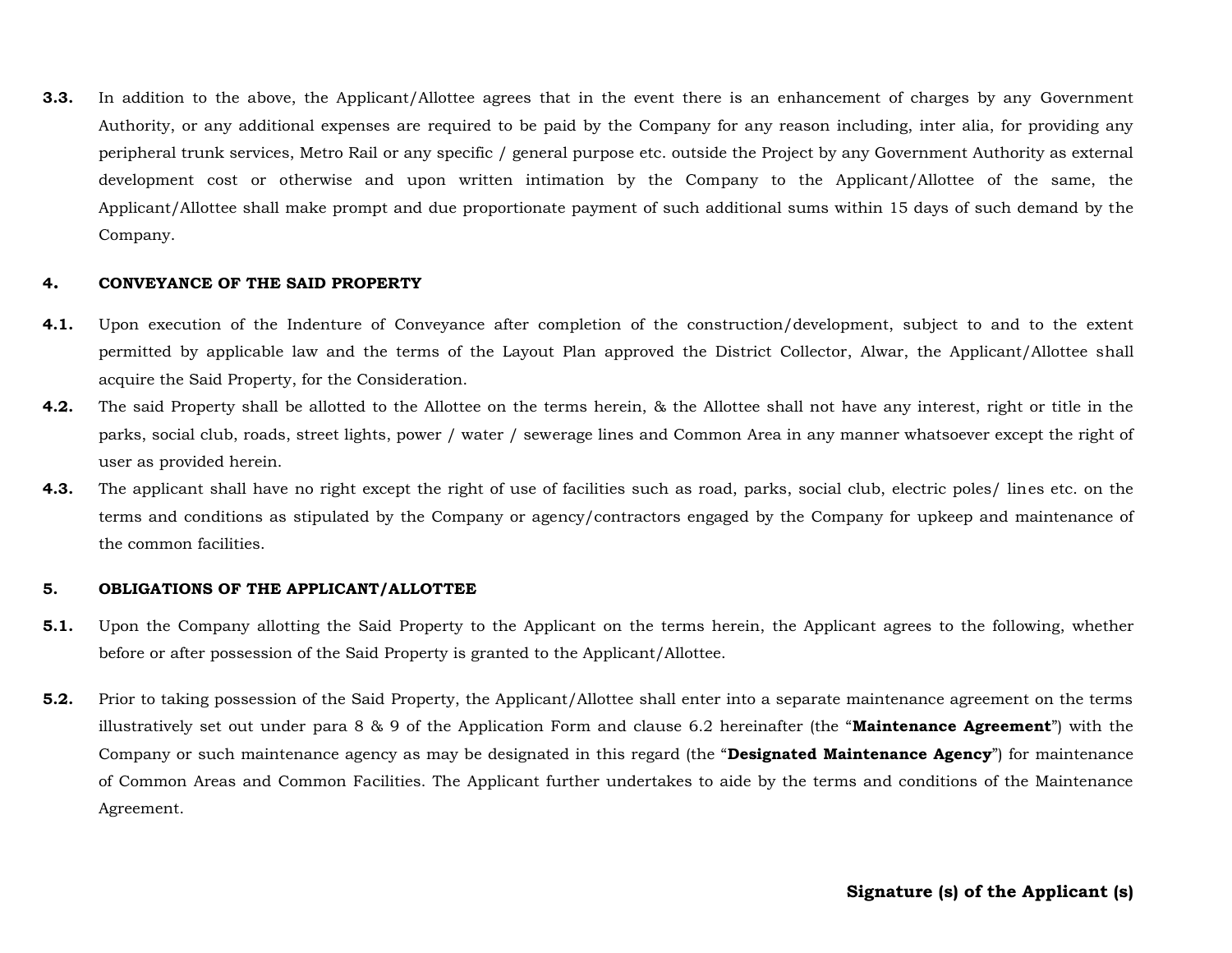- **5.3.** Pending executions of the said Maintenance Agreement the Applicant hereby agrees to pay the maintenance and replacement charges ("**Maintenance Charges**") as may be decided by the Company or by the Designated Maintenance Agency (as the case may be) from time to time in this regard. Pending execution of the said Maintenance Agreement, the Applicant hereby agrees to pay a onetime interest free maintenance deposit (refundable) and maintenance charges for the 1st year (non-refundable), upon offer of possession of the Said Property. Upon the timely and due payment of regular Maintenance Charges, the Allottee shall have the right to use the Common Areas and Common Facilities for the said Property. Provided, however, that it is clarified for the purposes of abundant clarity that the Allottee shall not have the right to use the Common Areas and the Common Facilities till such time the possession of the Said Property has been taken by the Allottee.
- **5.4.** It is stated for the sake of abundant clarity that the Earnest Money constitutes a part of the Consideration and is non refundable except as mentioned herein under clause 5.13 and 9.1.5.
- **5.5.** The timely payment of Consideration and other dues, as more particularly described in the Application Form, these Standard Terms and Conditions and Provisional Allotment Letter, is an essential prerequisite to the execution of the Indenture of Conveyance. The Allottee hereby agrees and understands that, notwithstanding anything stated hereinabove, failure of the Allottee to company with the Terms of Payment of the Consideration and other dues shall entitle the Company to terminate the Provisional Allotment, refuse execution of the Indenture of Conveyance and appropriate the Earnest Money. The Company shall, upon cancellation, be free to deal with the Said Property in any manner, whatsoever, at its sole discretion. The amount(s), if any, paid over and above the Earnest Money and the Termination Charges (as defined hereafter) is refundable to the Allottee by the Company without any interest thereon in the manner as more particularly described in Clause 9.1.5, as if the cancellation by the Company was a cancellation by the Allottee as described in Clause 9.1.5. The terms of this Clause 5.5 should not be construed to prejudice the rights of the Company to take any other actions against the Allottee as it may deem appropriate under applicable Law.
- **5.6.** Notwithstanding anything stated herein and without prejudice to the Company's right to cancel the Provisional Allotment or to refuse execution of the Indenture of Conveyance, as provided herein, and without, in any manner condoning any delay in payment of Consideration and other dues, the Allottee shall be liable to make payment of simple interest at the rate of 12% per annum, which, at this juncture is considered to be a fair representative of rates in respect of loan/borrowing of the Company and same will accordingly be subject to change in accordance with change in prevailing lending/borrowing rates, on the outstanding amounts of Consideration and other dues from the due date(s) upto their payment or cancellation of the Provisional Allotment. The payments made by the Allottee shall first be adjusted against the interest and/or any penalty, if any, due from the Allottee to the Company under the terms herein and the balance available, if any, shall be appropriated against the due payment(s)/installment(s) due from the Allottee under the Standard Terms & Conditions and the Provisional Allotment Letter. The Applicant/Allottee understands and agrees that merely by paying or agreeing to pay interest the payment of the due payments/installments cannot be delayed or deferred.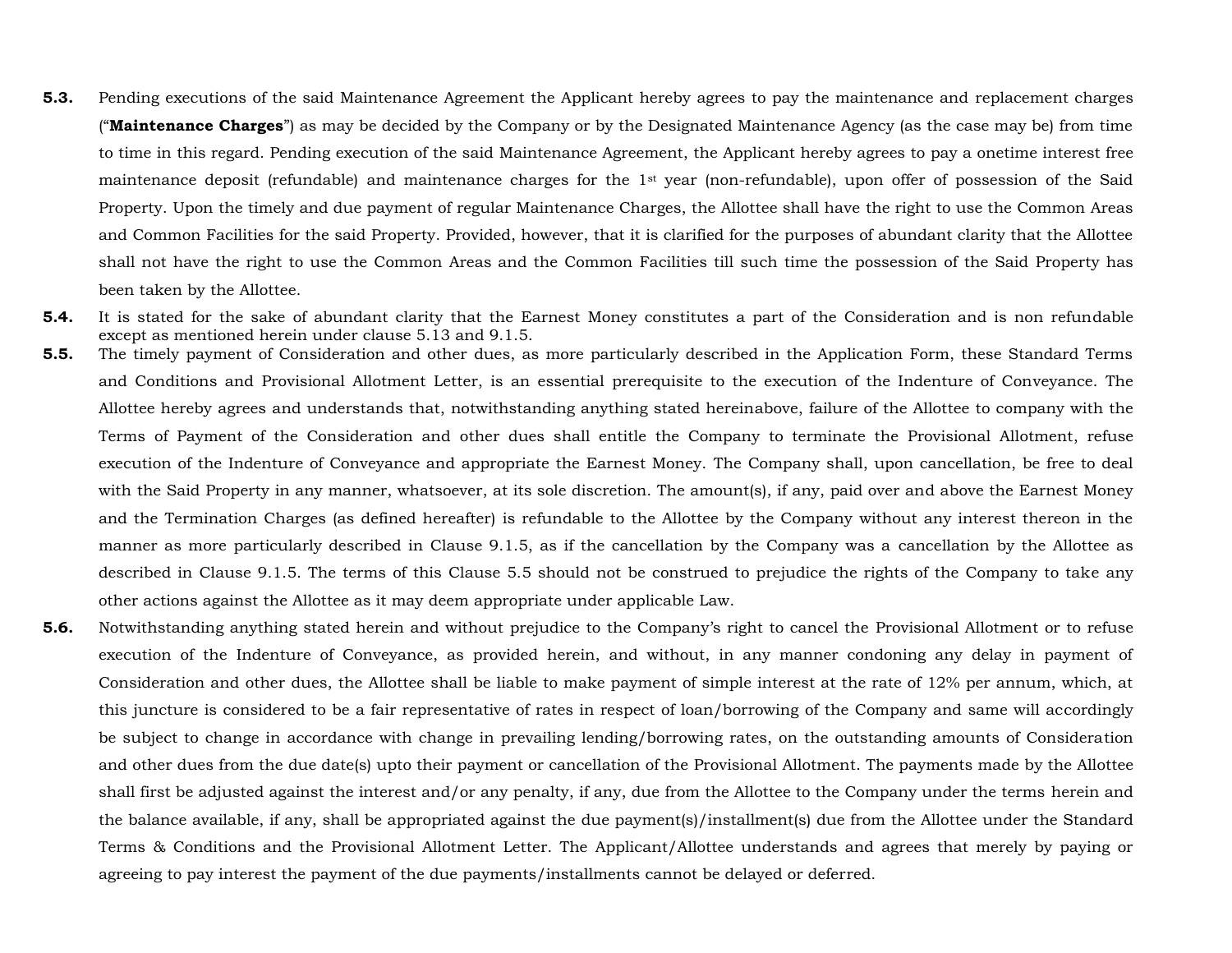- **5.7.** The Allottee shall make all payments to the Company as per the actual demand raised as per the terms of the Provisional Allotment Letter / Standard terms and conditions read with the Payment Plan. In case the Allottee has a statutory obligation to deposit TDS with the Government Agency, the Allottee shall pay the TDS amount to the Government Agency and shall in no case be entitled to adjust the TDS amounts against amount due from him to the Company. Also, the Allottee shall be entitled to reimbursement of the TDS actually paid by him on submitting the proof / certification of payment made towards the TDS. It is clearly agreed that the Company shall make reimbursement of the TDS amount to the Allottee by means of Cheque / Demand Draft.
- **5.8.** The Allottee shall abide by all applicable Laws as may be applicable to the Said Property including inter alia all regulations, bye-laws, directions and guidelines of the Alwar Authority formed/issued under provisions of the \_\_\_\_\_\_\_\_\_\_\_\_\_\_\_\_\_\_\_\_\_\_\_ Act, 19\_\_\_ and rules made thereunder and shall keep the Company indemnified, secured and harmless against all costs, consequences and damages, arising on account of non compliance with the said requirements, requisitions and demands.
- **5.9.** The allottee shall do or not do any or all of the acts as more particularly described hereinbelow:
	- (a) to do or not to do all such acts as are more particularly described herein;
	- (b) to use the Said Property only for the purpose sanctioned by Alwar Authority and for no other purpose;
	- (c) To pay, as and when required under applicable Law or demanded by the Company, the stamp duty, registration charges and all other legal, incidental expenses for execution and registration of Indenture of Conveyance;
	- (d) To sign all such applications, papers and documents and do all such acts, deeds and things as the Company may reasonably require for safe-guarding the interest of the Provisional Allotment of the Said Property or for securing the interests of the Allottee and/or the Company, as the case may be;
- **5.10.** If on account of any Law, the Company is prevented from completing the development of the Plotted Colony and the Plots or from delivering possession of the Property thereof to the Allottee, on account of any action by any third Party, or Government Authority, then it is in the sole and entire discretion of the Company to challenge the validity, applicability and/or the efficacy of such Law and challenge the action by the Third Party or Government Authority (the "**Said Case**") or take such reasonable steps which may be necessary to protect the interest of the Applicant/Allottee. In any event, Company shall take necessary steps to keep the Applicant/Allottee informed of the status of the same and in such an event, the Company shall not be liable for the delay and/or any consequential loss to the applicant.
- **5.11.** The Earnest Money and other payments made to the Company cannot be withdrawn or claimed from the Company till the final determination of the Said Case.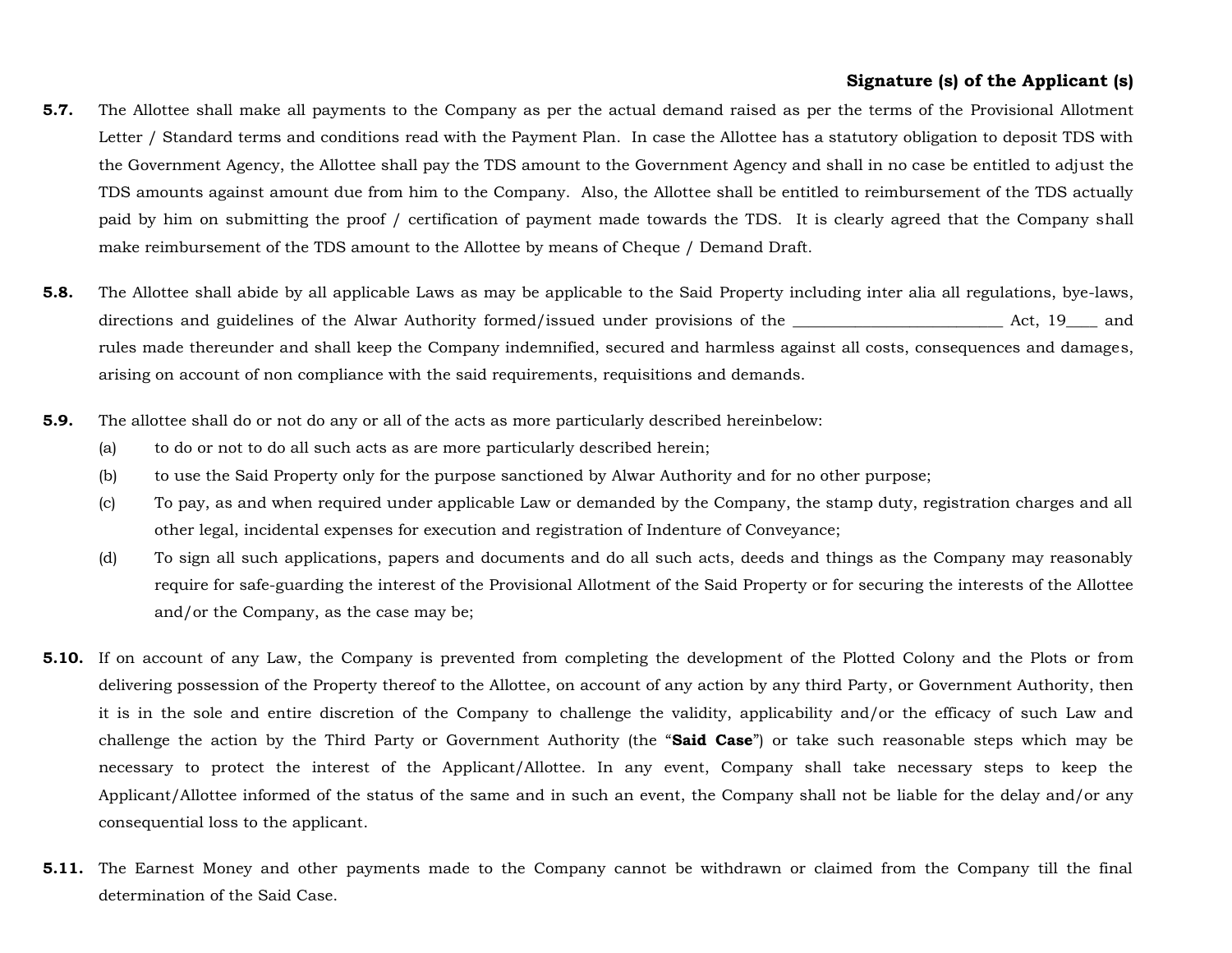- **5.12.** In the event of the Company being successful in the Said Case, the Allottee shall be entitled to execution of an Indenture of Conveyance as provided herein and delivery of possession of the Said Property in accordance with the terms herein.
- **5.13.** In the event the Company is unsuccessful in the Said Case, and the impugned Law is not varied or altered, resulting in a legal impediment for delivery of the possession or transfer of title to the Said Property, the Company shall upon the judgment becoming final, absolute and binding upon the Company, pay to the Applicant/Allotee, the amount of the Earnest Money and other payment as had been received from the Applicant/Allottee, without any interest or compensation whatsoever, within such time and in such manner as may be decided by the Company which shall be final and binding.
- **5.14.** The Applicant hereby covenants with the Company to pay from time to time and at all times the amounts which the Applicant is liable to pay as per the Application Form and as specified in the Provisional Allotment Letter and to observe and perform all the covenants and conditions contained herein, and to keep to the Company and its Representatives, estate and effects, indemnified and harmless to the fullest extent from and against all and any actions, suits, claims, proceedings, costs, damages, judgments, amounts paid in settlement and expenses (including without limitation attorney's fees and disbursements, and reasonable out of pocket expenses) relating to or arising out of:
	- (i) any inaccuracy in or breach of the representations, warranties, covenants or agreements made by the Applicant herein;
	- (ii) any other conduct by the Applicant or any of its Representatives as a result of which, in whole or in part, the Company or any of its Representatives are made a party to or otherwise incur any loss or damage pursuant to any action, suit, claim or proceeding arising out of or relating to such conduct;
	- (iii) any action undertaken by the Applicant, or any failure to act by the Applicant when such action or failure to act is a breach of the Terms & Conditions herein;
	- (iv) any action or proceedings taken against Company in connection with any such contravention or alleged contravention by the Applicant.

#### **6. REPRESENTATIONS AND WARRANTIES OF THE APPLICANT**

**6.1.** The Applicant has applied for Provisional Allotment of the Said Property after satisfying himself that he has understood and appreciated the contents and the implications of laws applicable to **"THE TOWNSHIP",** and the Said Property.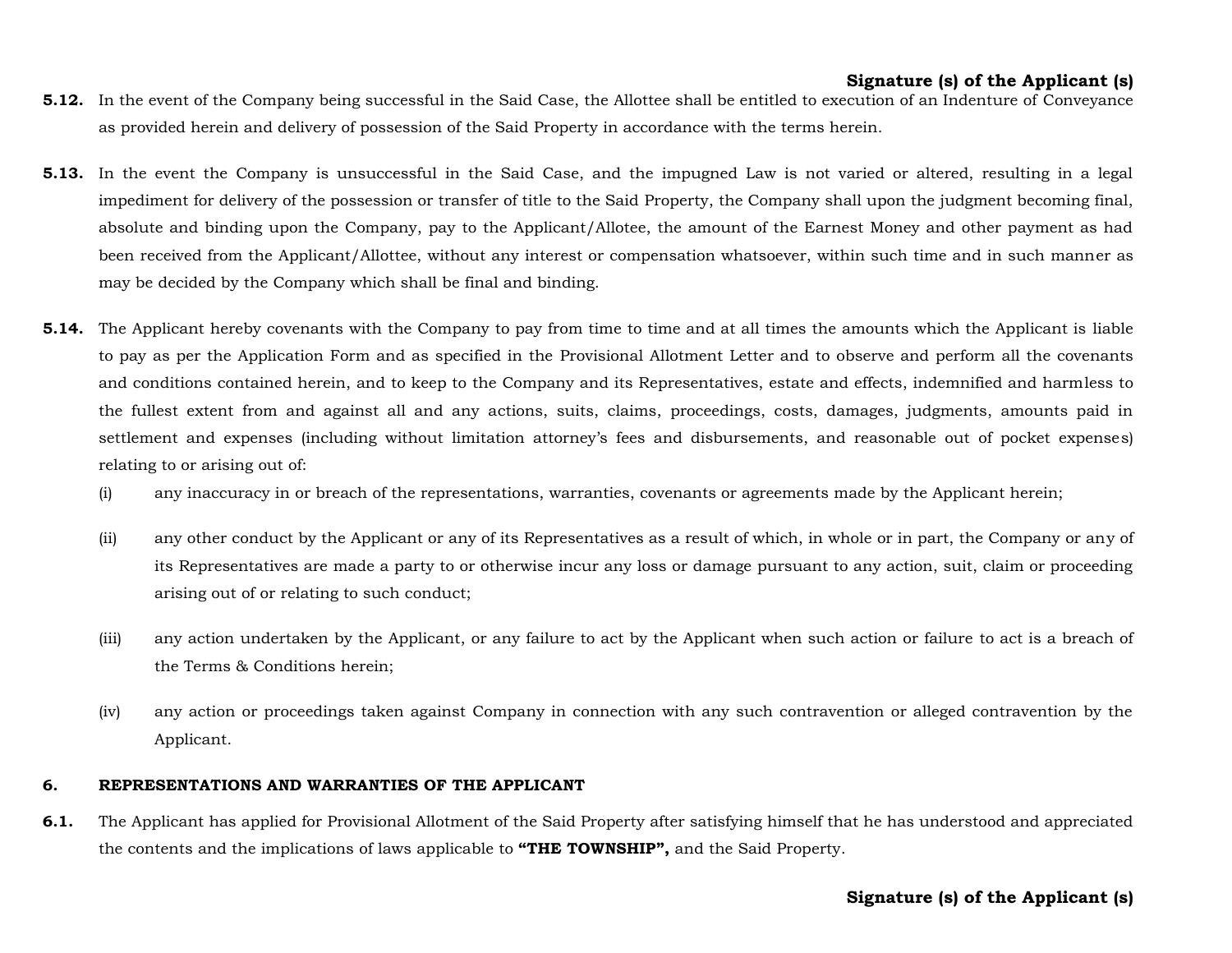- **6.2.** The Applicant has inspected and seen the site, the Plans, ownership records, terms and conditions of the Maintenance Agreement and other documents relating to the title and all other details of the said Property that the Applicant considers relevant for the transaction contemplated herein. The Applicant has satisfied himself about the right, title and capacity of the Company to deal with the Said Property and **"THE TOWNSHIP"**, and has understood all the limitations and obligations thereof.
- **6.3.** The Consideration for the Said Property and other charges are based on the area of the Said Property and shall be paid by the Applicant in accordance with the terms herein.
- **6.4.** The Applicant has all necessary power, authority and capacity to bind itself to these Standard Terms and Conditions and to perform his obligations herein.
- **6.5.** The Applicant acknowledges and understands that the Said Property is located near, adjacent to or borders upon Commercial complex, Power House and Social Club, School/College and that construction, post-construction and normal activities on the Commercial complex, Power House and Social Club, school/college may be different that those normally associated with a residential neighborhood. Therefore, the Applicant/Allottee shall not object to and shall not interfere, in any way, with the establishment, construction, development and operation of the Commercial complex, Power House and Social Club and/or residential, commercial, recreational and other developments/activities, running of a school/college, as may, from time to time be undertaken by the Company, members of the Commercial complex and Social Club, school/club or other Persons permitted to enjoy the facilities **"THE TOWNSHIP"**. This includes but shall not be limited to entering upon **"THE TOWNSHIP"** by the Company, members of the Commercial complex and Social Club or other Persons permitted to enjoy the facilities at **"THE TOWNSHIP"** as may be required for the purpose of construction and/or development of the Commercial complex, Power House and Social Club and/or residential, commercial, institutional, recreational and other developments/activities undertaken by the Company at **"THE TOWNSHIP"**.
- **6.6.** The Company shall continue to be entitled to construct and/or install such other things as may be required for the development, operation and maintenance of **"THE TOWNSHIP"** including but not limited to sidewalls, pavements, sewers, water mains and other services and local improvements, as may from time to time be deemed necessary by the Company and/or the Maintenance Agency.
- **6.7.** The Applicant confirms that the Applicant is aware of the inherent risks and hazards involved in occupation of a residential property located on or about near, adjacent to or borders upon Commercial complex, Power House, college/school and Social Club etc. and agrees not to hold the company and/or of its employees, representatives, agents, and/or any member(s)/player(s) responsible for any damage and/or injury, or whatsoever nature, which may be caused by normally or otherwise to his person and/or to his property and/or to the person and/or property of any of his co-inhabitant(s) and/or any of his/their guest(s) at **"THE TOWNSHIP"**.

`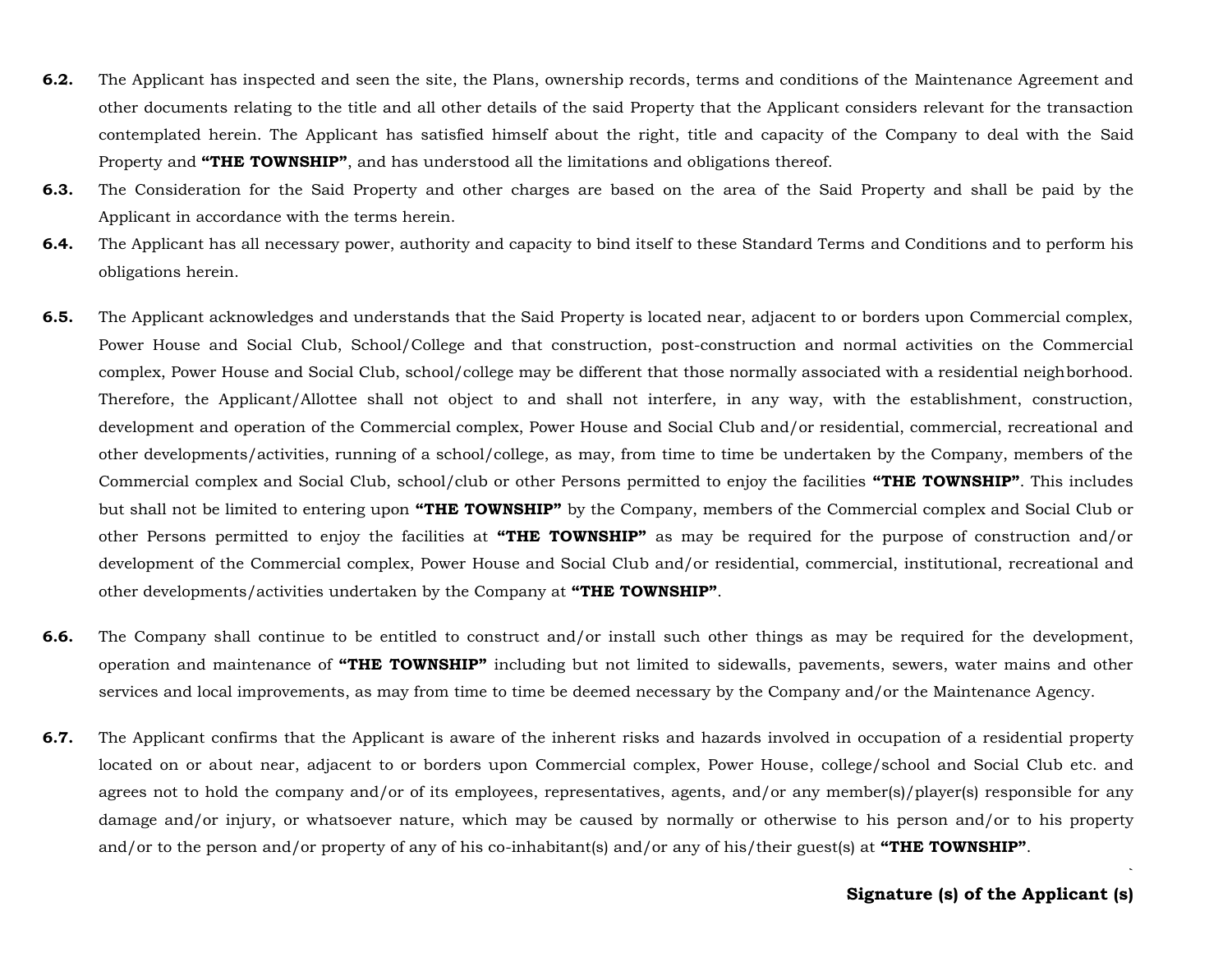The Applicant further agrees and undertakes to indemnify and keep the Company, its employees, representatives, agents, etc. and/or the members of the Commercial complex, Power House, college/school and Social Club indemnified against any action whatsoever which may be brought against them by his co-inhabitant(s) and/or his guest(s) or his co-inhabitant(s) guest within **"THE TOWNSHIP"** area for any loss, damage or injury which may be suffered by them to their person or to their property, normally or otherwise.

**6.8.** The Applicant has seen the Plans and has been made aware of and accepts that the Plans, specifications as more particularly described in the Application Form, brochures etc. are tentative and that there may be variations, deletions, additions, alterations made either by the Company as it may deem fit and proper, or by or pursuant to requirements of a Government Authority, which alterations may involve changes, including change in the position/location of the Said Property, change in the number of units, change in its dimensions, and the Applicant shall have no right to object to such variations, additions, deletions, alterations and modifications as aforesaid (the "**Alterations**") made in accordance with the applicable local, municipal or any other laws for the time being in force. The areas of the Said Property and consequently the Consideration amount may be increased on account of such Alterations on the basis of actual expenditure and proportionate share, and the Applicant shall pay without demur such increased amount of Consideration at such times as maybe required by the Company. In the event that the Consideration amount is decreased pursuant to such Alterations, the excess amounts, if any, paid by the Applicant shall be refunded by the Company without interest in case full consideration and other dues have been paid by the applicant.

Provided further that any changes as a result of the Alterations or otherwise shall not be construed to give rise to any claims, monetary or otherwise. Any increase or decrease in the Area of the Said Property pursuant to Alterations or otherwise shall be payable within the due date as intimated by the Company or refundable without any interest by the Company on a pro rata basis or at the agreed rate as may be more specifically described in the Provisional Allotment Letter and that the other charges as specified therein will be applicable for the changed area at the same rate as indicated in the Provisional Allotment Letter.

- **6.9.** The Applicant understands that, subject to the right/interest of the Applicant/Allottee hereinunder, Company has the right to raise finance from any Bank/Financial Institution/Body Corporate and for this purpose it can create mortgage or charge or hypothecation on the Land and the construction thereon in process or on the completed construction, in favour of one or more such institutions. However, the Company will ensure that any such charge, if created, is vacated before execution of the Indenture of Conveyance of the said Property in favour of the Applicant/Allottee.
- **6.10.** The Company reserves the right to transfer/assign the Land in whole or in parts to any other entity such as Partnership Firm, Body Corporate(s), whether incorporated or not, association or agency by way of sale/disposal or any other arrangement as may be decided by the Company in its sole discretion and the Applicant agrees that he/she shall not raise any objection in this regard. However, Company shall take steps to ensure that the right/interest of the Applicant/Allottee hereunder are duly preserved and protected.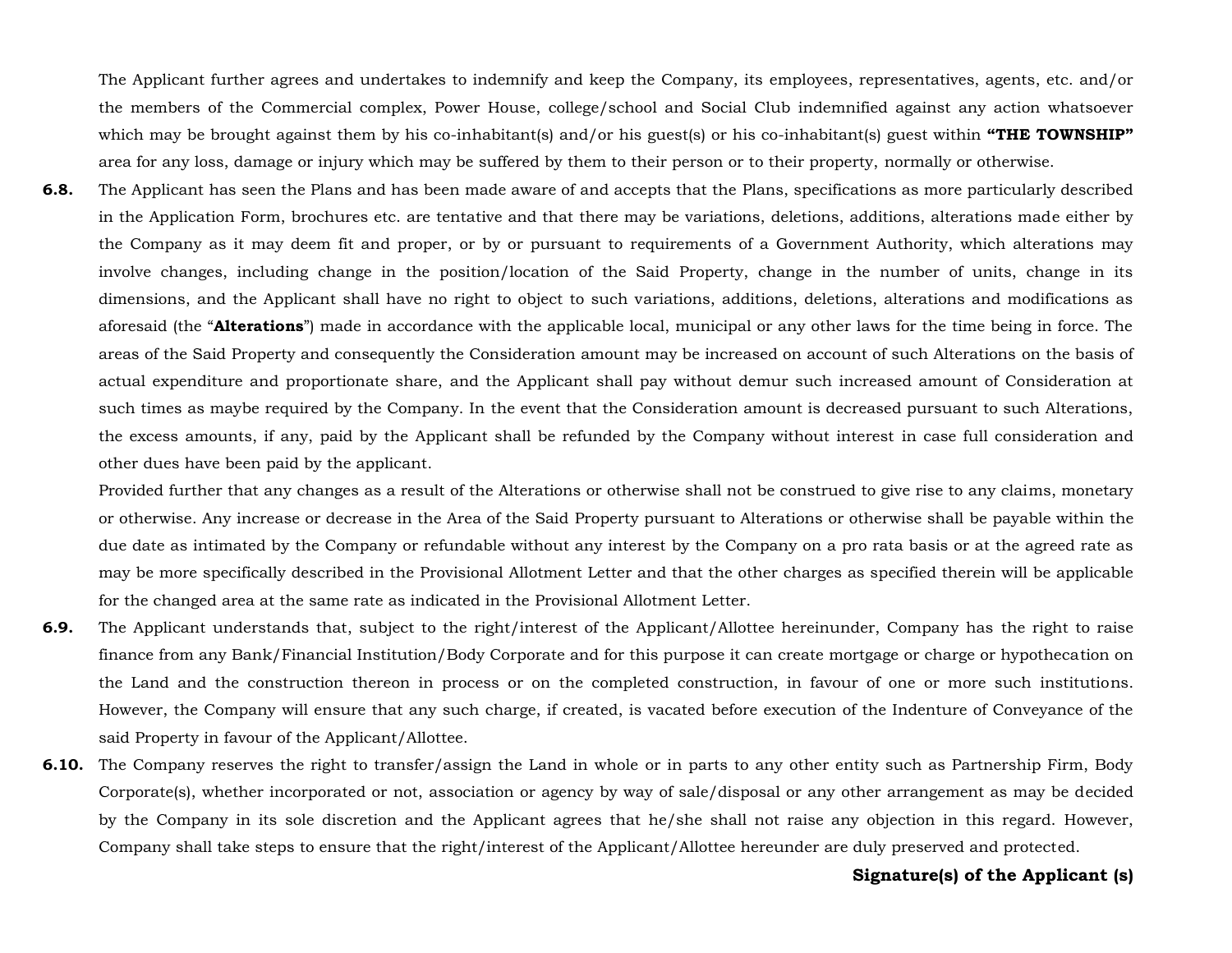- **6.11.** That the Applicant understands and accepts that the payment of different amounts in terms of Payment Schedule and the time mentioned for handing over possession of the Property are not inter-dependent and depending on the progress of the work, the Company may make demand for payment of installments, upon completion of respective tasks and it will not be mandatory for the Company to spread the development for the entire term fixed for handing over the possession of the Property.
- **6.12.** The Applicant/Allottee accepts that he is agreeing to purchase the Property after evaluating his financial position and making sure of mobilizing the resources, as per the payment schedule and the Allottee shall be estopped from taking any plea of non-availability of loan or his inability to pool funds to justify any delay in making the payment of installment amounts.

#### **7. OBLIGATIONS OF THE COMPANY**

- **7.1** The Company shall make best efforts to deliver possession of the Said Property to the Applicant within the period of 14 months from the date of acceptance of the Application for the provisional allotment, more specifically described in the Provisional Allotment Letter, with a further grace period of 90 (ninety) days. If the completion of the Said Property is delayed by reason of non-availability or scarcity of steel and/or cement and/or other building materials and/or water supply and/or electric power and/or slow down, strike and/or due to a dispute with the construction agency employed by the Company, lock out or civil commotion or any militant action or by reason of war, or enemy action, or earthquake or any act of God or if non-delivery of possession is as a result of any Law or as a result of any restrictions imposed by a Governmental Authority or delay in the sanction of building/zoning plans/grant of completion/occupation certificate by any Governmental Authority or for any other reason beyond the control of the Company (hereinafter referred to as "**Force Majeure Events"** and each individual event referred to as a **"Force Majeure Event"**), the Company shall be entitled to a reasonable extension of time for delivery of possession of the Said Property.
- **7.2** Nothing contained herein shall be construed to give rise to any right to a claim by way of compensation/damages/loss of profit or consequential losses against the Company on account of delay in handing over possession for any of the aforesaid conditions beyond the control of the Company. If, however, the Company fails to deliver possession of the Said Property within the stipulated period as mentioned herein above, and within the further grace period of 90 (ninety) days thereafter, the Applicant shall be entitled to a discount in Consideration for delay thereafter @ Rs. 10/- per sq. yard per month of the Plot Area of the Said Property (**"Rebate"**). The Time consumed by the occurrences of Force Majeure Events shall be excluded while computing the time delay for the delivery of possession of the Said Property.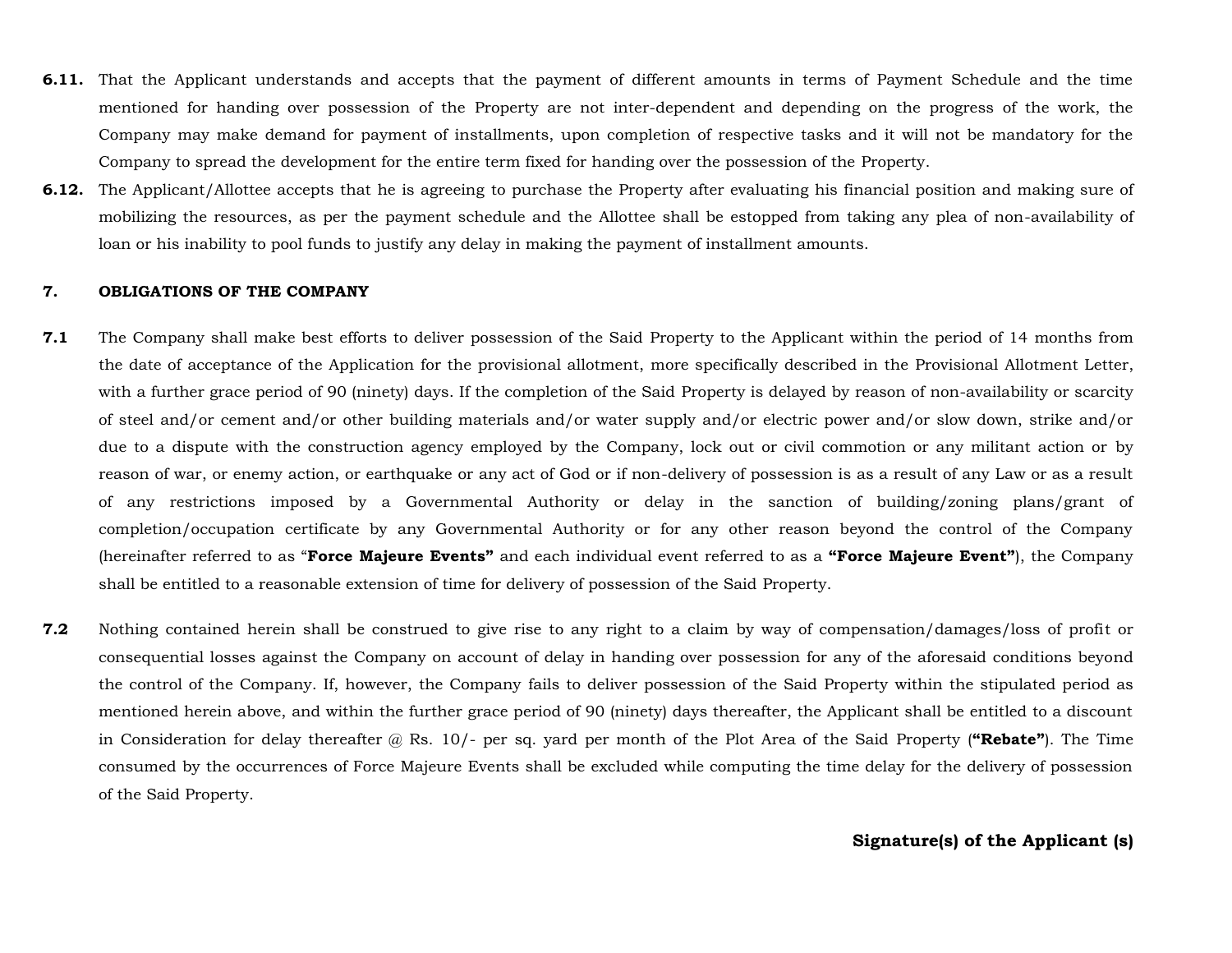- **7.3** Such a Rebate in the Consideration shall be given by the Company to the Applicant at the time of payment due upon offer of possession of the Said Property.
- **7.4** In the event that a Force Majeure Event occurs, the Company has the right to alter the terms and conditions of Provisional Allotment of the Said Property as stated herein or if the Force Majeure Events so warrant, the Company may suspend the performance of its obligations for such period as if may consider expedient and no such suspension shall constitute a breach of the obligations of the Company hereunder.
- **7.5** In the event there is any delay in making payment of the respective installments by the Allottee, in terms of the Payment Plan, then notwithstanding the options of claiming interest and cancellation of the allotment, the Company shall have the right to extend the time for handing over the possession for a time equivalent to the cumulative delay in making different due payments/installments by the Allottee.
- **7.6** It is hereby clarified that the total construction period as stipulated in Clause 7.1 herein shall stand automatically extended, without any further act or deed or on the part of the Company, by the period during which a Force Majeure Event occurs. Provided that the Company shall be the sole judge of the existence of a Force Majeure Event, which judgment shall not be unreasonably exercised.
- **7.7** The Applicant shall have no claim, right, title or interest of any nature or kind whatsoever except right of ingress/egress over or in respect of land, open spaces & all or any of the common use areas and Common Facilities etc. The Applicant shall not be entitled to claim any separate exclusive demarcation or partition or right to use any of the common use areas and Common Facilities and to any area which is not specifically sold or provisionally allotted or transferred to the Applicant.

#### **8. MISCELLANEOUS OBLIGATIONS**

The following is agreed to by the Applicant:

8.1 As and when the Said Property is ready for possession in accordance with the terms specified herein, the Company shall issue a notice of offer of possession (the **"Notice of Possession"**) calling upon the Applicant to take possession of the Said Property after paying stamp duty, registration charges and other legal incidental expenses in respect of the Indenture of Conveyance and upon the payment of the entire Consideration, other dues, taxes and Maintenance Deposit /Advance /Charges in accordance with the Provisional Allotment Letter and the terms herein. Within thirty days of the date of dispatch of the Notice of Possession the Applicant shall be liable to take physical possession of the Said Property after making the entire balance payment and execution of the Maintenance Agreement on the terms mentioned herein. If, for any reason, the Applicant fails and neglects or delays or is not ready or willing to take possession of the Said Property, the Applicant shall be deemed to have taken possession of the Said Property at the expiry of thirty days from the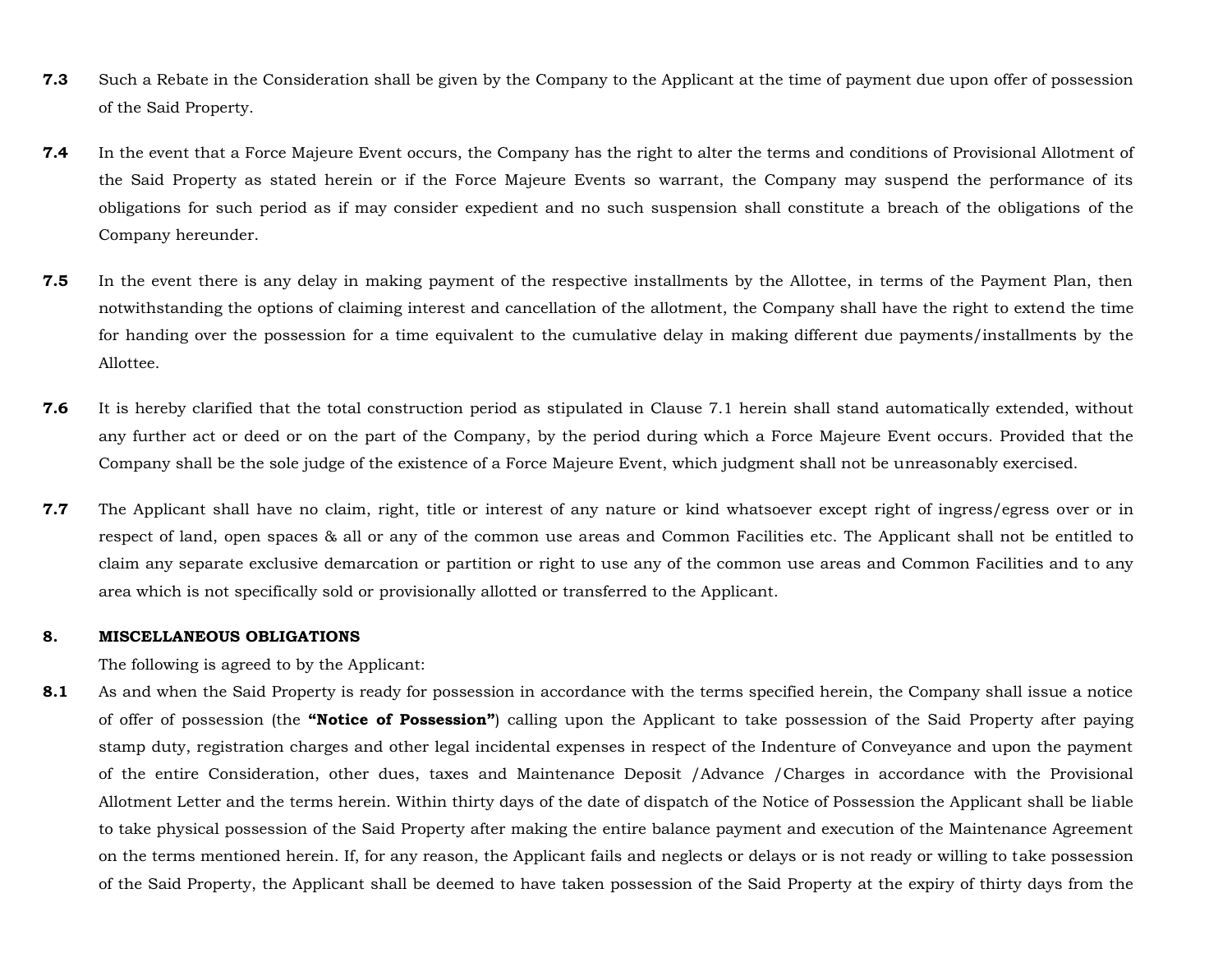date of dispatch of the Notice of Possession by the Company. In this event the Said Property shall be at the risk and cost of the Applicant and the Applicant shall be further liable to pay holding charges  $@$  Rs. 10/- per sq. yard per month of the Plot Area of the Said Property (the **"Holding Charges"**). Notwithstanding anything stated hereinabove, upon expiry of a period of 90 days from the date of dispatch of the Notice of Possession, the Company shall, in addition to the right to levy Holding Charges as stated hereinabove, be entitled at its sole discretion to cancel the Provisional Allotment and refund the payments received from the Applicant in accordance with the terms of these Standard Terms & Conditions. The applicant agrees not to question the decision of Company in postponing the cancellation beyond 90 days from the date of dispatch of the Notice of Possession.

The Company may, however, at its sole discretion, restore the Provisional Allotment by levying the Holding Charges upto the date of such restoration. In addition to the Holding Charges as described hereinabove, the Applicant shall also be liable to pay proportionate Maintenance Charges in respect of the Said Property from the expiry of 30 days from the dispatch of the Notice of Possession till such time he takes possession of the Said Property.

- **8.2** The Company or the Designated Maintenance Agency shall be entitled to access the Said Property at such time as is fixed by the Company or the Designated Maintenance Agency for the purpose of carrying out general repair and service of any Common Facilities and equipment including but not restricted to pipes, cables, drains etc. passing through the Said Property and for that purpose to remove, break or dismantle the walls, floor, ceiling or any covering thereon as may be considered necessary for the purpose of carrying out the desired activity. Provided, however, the Company or the Designated Maintenance Agency shall endeavor to restore the walls / floor of the Said Property in the same condition in which they were earlier, after carrying out the repair and/or service work.
- **8.3** It shall be the obligation of the Applicant to get the Said Property comprehensively insured at his own cost and expense after taking over physical possession of the Said Property.

#### **9. DEFAULT, CONSEQUENCES OF DEFAULT, TERMINATION AND CONSEQUENCES OF TERMINATION**

- **9.1** Default.
- **9.1.1** In the event of breach or default by the Applicant / Allottee of any of the covenants contained herein, ("Default"), the Company may issue a notice calling upon the Applicant/Allottee to rectify the Default within a period of 30 days from the date of the notice ("Notice Period"). The Applicant / Allottee, immediately upon notice of such Default, shall be under an obligation to rectify/remove the Default within the said Notice Period and inform the Company of such rectification or removal of breach of default by a written notice (by registered Post).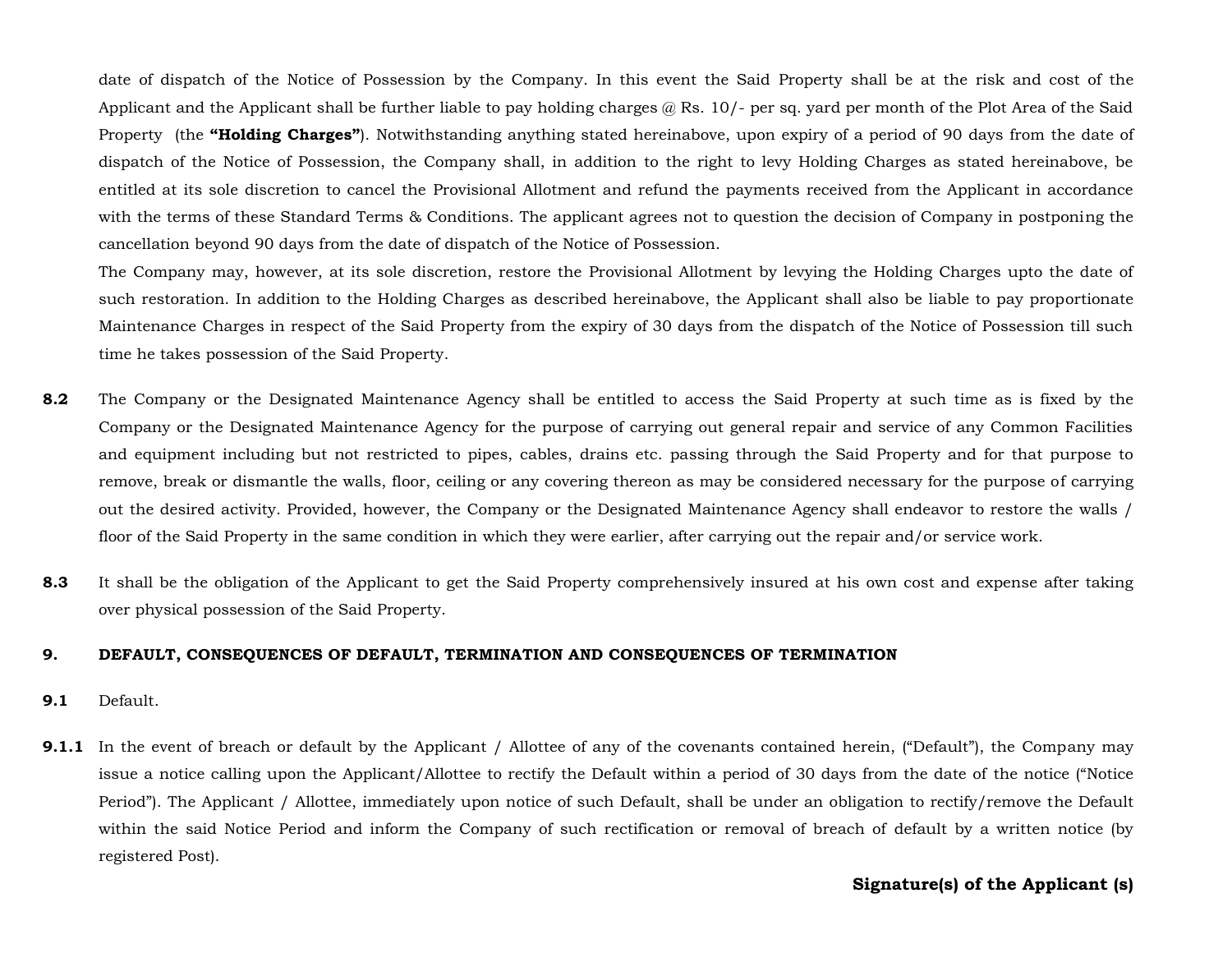- **9.1.2** In the event that in the judgment of the Company, the Default is not cured within the Notice Period, the Company may, without prejudice to any other legal remedy which the Company may have in Law, equity or contract, in its sole discretion, cancel the Provisional Allotment in accordance with the provisions hereof. Upon such cancellation, the Applicant / Allottee shall be liable to pay the Company the sums mentioned in Clause 9.1.5 hereinbelow, as if the cancellation was a cancellation by the Applicant/Allottee under the terms of Clause 9.1.5.
- **9.1.3** The Applicant/Allottee shall not have any lien or any other right on the Said Property, nor should anything herein or elsewhere be construed to entitle the Applicant / Allottee to obstruct, prevent, adjunct or restrain the Company from making a fresh Allotment in respect of the Said Property to any Third Party after cancellation of the Provisional Allotment, or to restrict, prevent or injunct any cancellation of the Provisional Allotment.

Provided, however, that the Company may, at its sole discretion, condone the Default and restore the Provisional Allotment by levying such damages, charges, fee, etc. as the Company may decide at its sole discretion.

Provided further that where a charge or fee or any other sum of money for the condonation of any default has been prescribed hereunder, the Company shall be at liberty to condone the Default by levying such charge or fee or such sum of money as may be prescribed herein. The levy of any such damages, charges, fee, etc. shall be without prejudice to the rights of the Company to demand specific performance of such obligations hereunder or to take appropriate legal action.

- **9.1.4** Failure of the Company to exercise promptly any right herein granted or to require specific performance of any obligation undertaken herein by the Applicant/Allottee, shall not be deemed to be a waiver of such right or of the right to demand subsequent performance of any or all obligations herein undertaken by the Applicant / Allottee.
- **9.1.5** The termination of the Provisional Allotment pursuant to Clause 9.1.2 hereof shall be effected by the Company giving 30 (thirty) Days prior written notice of such termination to the Allottee. If the Provisional Allotment so terminates, it shall become null and void and have no further force or effect, except as provided in Clause 9.2 (a) hereof.
- **9.1.6** (a) The Applicant/Allottee shall be entitled to cancel the Provisional Allotment only on default of Company to deliver possession of the Said Property within the stipulated period as mentioned here in above and within the further grace period of 90 (ninety) days thereafter. In such an event and upon the request of the Applicant/Allottee, the Company shall refund the entire amount as had been received from the Applicant/Allottee along with simple interest at the rate of 12% per annum (subject to deduction of tax as applicable).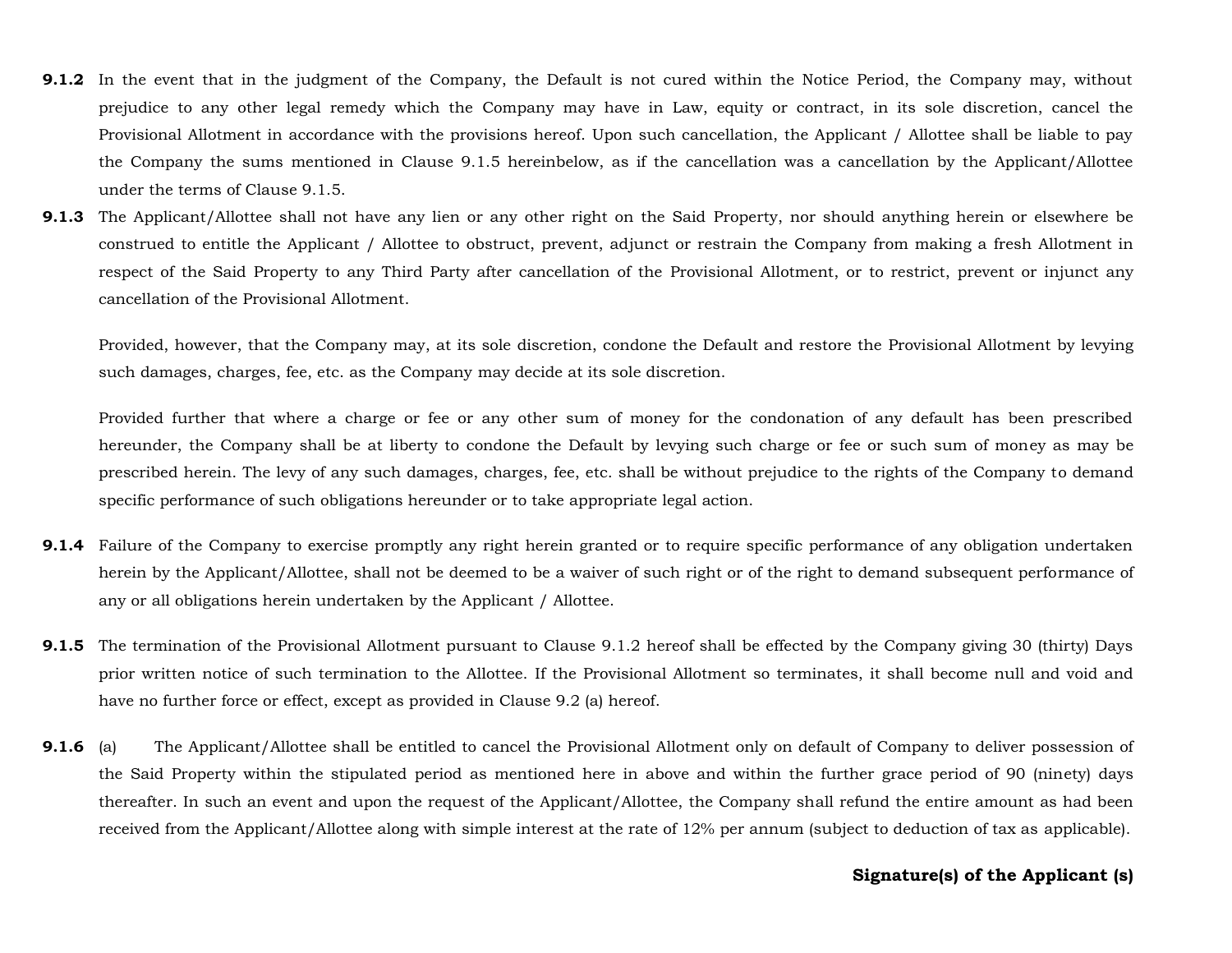(b) If the Applicant/Allottee, for any other reason, requests the Company to cancel the Provisional Allotment in his favour, the Company shall permit such cancellation. Provided that the Applicant/Allottee will have to compensate the Company for any loss which may have been caused to the Company on account of substituting another Applicant/Allottee in his/its/her place and stead ("**Termination Charge**"). In addition to the above, the Company will also be entitled to forfeit the Earnest Money and it is further clarified that all the interest payment under Clause 5.6above, shall also not be refunded to the Applicant/Allottee.

(c) Further, if the Applicant/Allottee, is entitled to an Early Payment Discount in terms of Clause 5.6 hereinabove, discount shall not be refundable to the Applicant/Allottee.

(d) Notwithstanding anything stated hereinabove, in the event the Provisional Allotment is terminated by the Company under the Terms of Clause 5.5 or Clause 9.1.5(b) herein, the entire amount of Earnest Money shall be forfeited by the Company. The Balance installments paid by the Applicant in accordance with the terms hereof shall first be used to satisfy the Termination Charge, which shall include and in any event not be less than the interest amounts set forth in Clause 5.6 herein, and the rest of the payments shall be refunded to the Applicant without interest.

#### **9.2 CONSEQUENCES OF TERMINATION**

If the Provisional Allotment is terminated pursuant to Clauses 5.5, 9.1.2 or 9.1.5 hereinabove, all obligations of the Company and the Applicant / Allottee hereunder, under the Application Form and the Provisional Allotment Letter shall automatically terminated with no further act or conduct being necessary or required on the part of either the Applicant or the Company, or any liability attaching to either the Applicant or the Company, and each of the Parties shall irrevocably be released from all obligations and liabilities hereunder, except that, in such case:

- (a) such termination shall not constitute a waiver by either the Applicant or the Company of any obligation that shall survive such termination including inter alia Clauses 5.5, 5.6, 5.13, 6.7, 9.1.5, 10.1, 10.6, 10.9 and this Clause 9.2;
- (b) such termination shall not constitute a waiver by either the Applicant or the Company of any claim it may have for actual damages caused by reason of, or relieve either the Applicant or the Company from liability for, only breach of these Terms & Conditions prior to termination under Clauses 5.5, 9.1.2 or 9.1.5 herein;
- (c) If the Provisional Allotment is terminated by the Company under Clauses 5.5, 9.1.2 or 9.1.5 the Applicant / Allottee shall be liable to pay the sums or get the refunds only under Clauses 9.1.5 herein.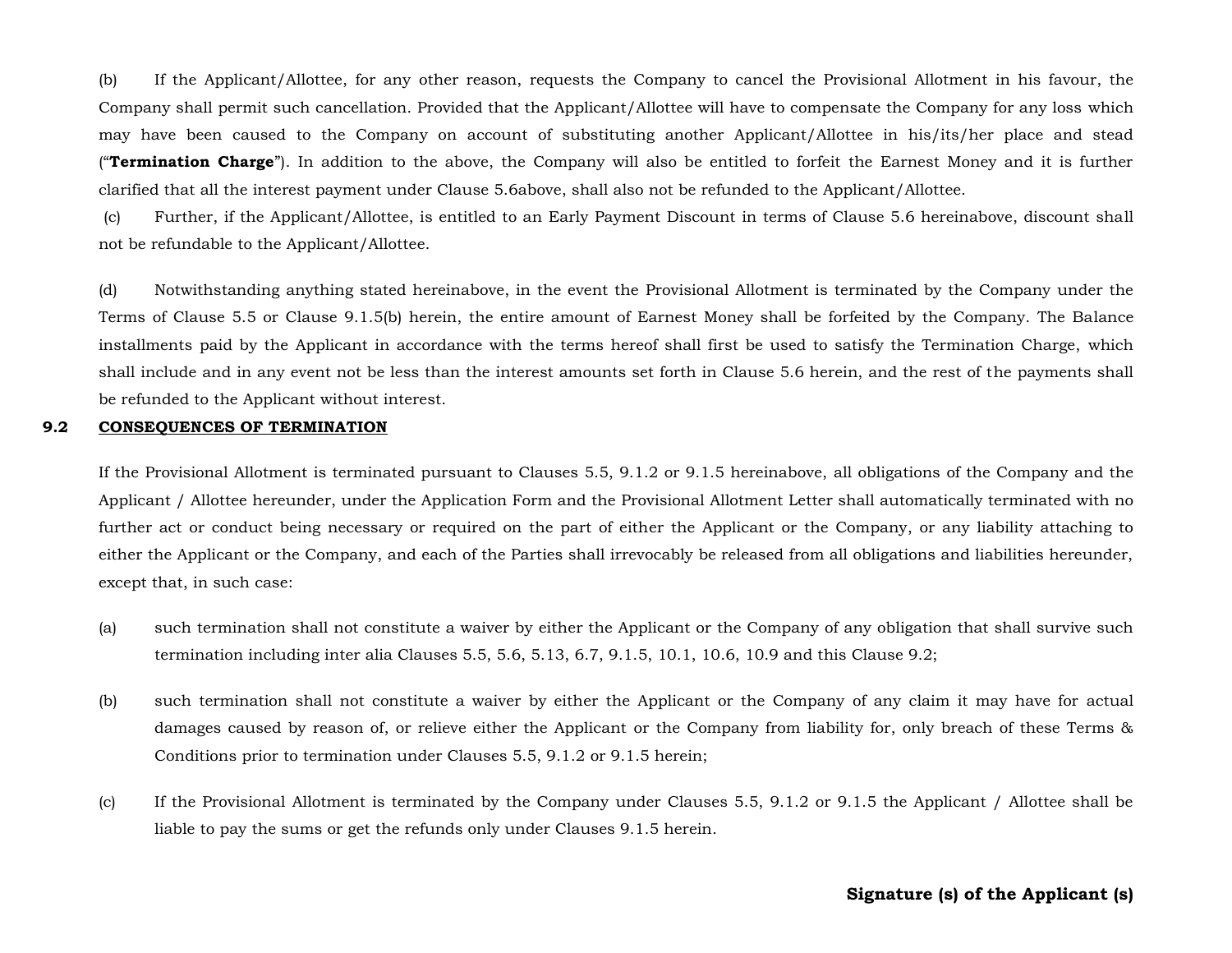#### **10. MISCELLANEOUS**

**10.1 Notice:** All notices to be served as contemplated herein shall be deemed to have been duly served if sent by one Party to the other by Registered Post at the address(es) specified hereinabove and it shall be the responsibility of the Applicant to inform the Company by a Registered letter about all subsequent changes, if any, in his address, failing which all communications and letters posted at the first registered address will be deemed to have been received by him at the time when those would ordinarily reach at such address and the Applicant shall be fully liable for any default in payment and other consequences that may occur therefrom.

In the event that there are joint Applicants, all communications and Notices shall be sent by the Company to the first Applicant at the address given by him in the Application Form, which shall for all purposes be considered as served on all the Applicants and no separate communication shall be necessary to the other named Applicant(s). All notices and other communication required to be sent by the Applicant to the Company shall be sent by the Applicant to the registered office of the Company as specified in the definition of the term "Company" in these Standard Terms and Conditions. The Company shall notify any change in the registered office address to the Applicant.

The Company shall notify any change in the registered office address to the Applicant.

**10.2 Assignment:** All Assignments of the Provisional Allotment by the Applicant to any Person (the "**Proposed Transferee"**), shall require prior written consent of the Company, which the Company may give on such terms and conditions including inter alia those relating to payment of prevailing administrative charges ("Administrative Charges") for permitting such substitution and the Company's right to terminate the Provisional Allotment.

The Company may permit such assignment or nomination after all the dues under the terms of Provisional Allotment as well as the said Administrative Charges are paid for in full. No Administrative Charges shall, however, be payable in the case of succession to the legal heirs of the Allottee. The Transferee shall be bound by the Standard Terms and Conditions and shall furnish an undertaking to that effect.

**10.3 Foreign Applicant:** The Applicant, if resident outside India or if not an Indian national or citizen, shall be solely responsible to comply with the necessary formalities as laid down in any law for remittance of payment(s) and for acquisition of the immovable property in India. The applicant shall furnish the required declaration that it is complying with such necessary legal formalities in the format prescribed by the Company.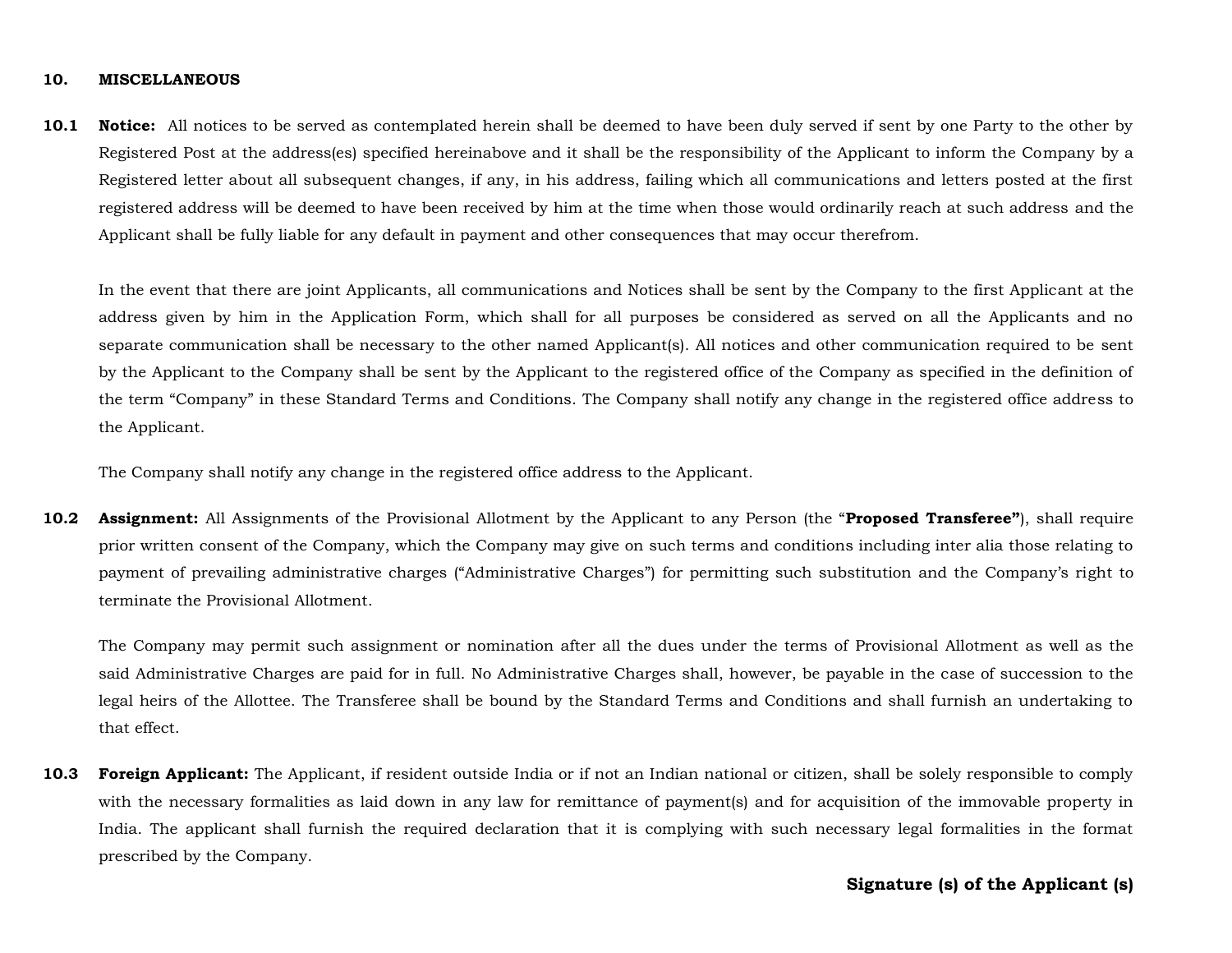**10.4** In case the Applicant/Allottee desires to transfer the Said Property to the Proposed Transferee by way of sale, mortgage, lease, license or by any other method after execution of Indenture of Conveyance the Proposed Transferee may have to pay the Alwar Authority subsequent sales transfer charges (**"Transfer Charge"**), if any.

Notwithstanding anything contained in this clause, the Applicant / Allottee shall pay all expenses, Administrative Charges, fees and any other dues payable to the Company, whether required hereunder or under any subsequent agreement, prior to applying for transfer of the Said Property to the Proposed Transferee by way of sale, mortgage, lease, license or by any other method.

- **10.5** The Application Form, these Standard Terms & Conditions and the Letter of Provisional Allotment (hereinafter collectively referred to as the **Documents of Allotment"**) shall constitute the entire terms & conditions with respect to the Provisional Allotment of the Said Property to the Applicant and supersede all prior discussions and arrangements whether written or oral, if any, between the Company and the Applicant relating to the terms covered herein. No amendment to these Standard Terms & Conditions shall be valid or binding unless set forth in writing any duly executed by the Company and the Applicant. No waiver of any breach of any provision hereof shall be effective or binding unless made in writing and signed either by the Company or the Applicant purporting to give the same and, unless otherwise provided in writing, such waiver shall be limited to the specific breach waived.
- **10.6 Governing Law and Jurisdiction:** The Provisional Allotment shall be governed and interpreted by and construed in accordance with the Laws of India, without giving effect, if applicable, to the principles of conflict of laws, thereof or there under and subject to the provisions of clause 10.9 hereof, the Courts at New Delhi, India shall have jurisdiction over all matters arising out of or relating to this Provisional Allotment.
- **10.7 Severability:** If any provision of these Terms & Conditions is determined to be invalid or unenforceable in whole or in part, such invalidity or unenforceability shall attach only to such provision or part of such provision and the remaining part of such provision and all other provisions hereof shall continue to remain in full force and effect.
- **10.8 Rights of Third Parties:** Unless a contrary intention appears from the terms hereof, nothing expressed or implied herein is intended or shall be construed to confer upon or give any Person, other than the Company and the Applicant any rights or remedies under or by reason of this Provisional Allotment or any transaction contemplated herein.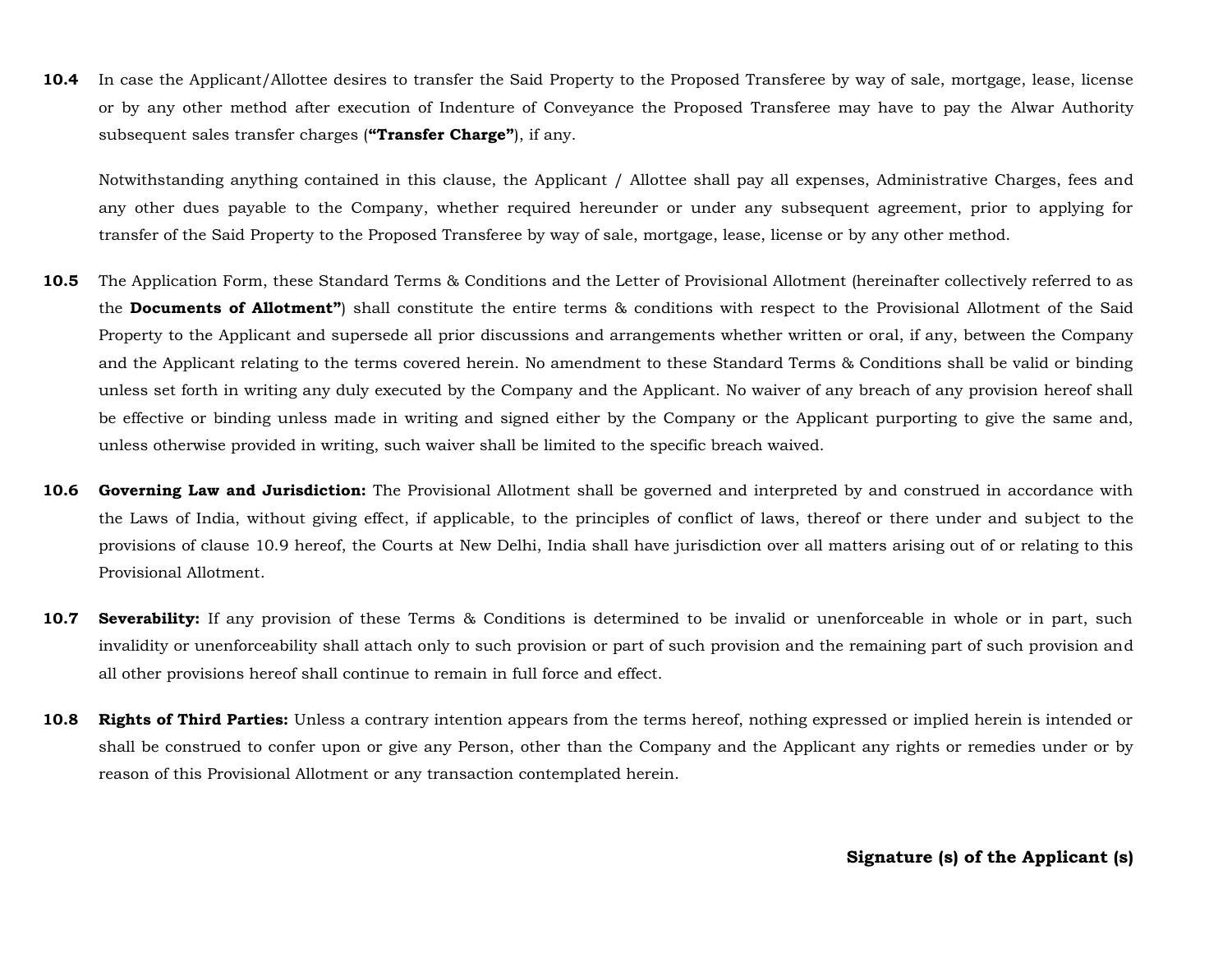**10.9 Dispute Resolution:** Any and all disputes arising out of or in connection with or in relation hereto shall so far as possible, in the first instance, be amicably settled between the Company and the Applicant. In the event of disputes, claim and/or differences not being amicably resolved such disputes shall be referred to sole arbitration of a person nominated for the purpose by Shri Hitesh Jain, Director of the Company. The proceedings of the Arbitration shall be conducted in accordance with the Provisions of the Arbitration & Conciliation Act, 1996, as amended from time to time, or any rules made hereunder. The Applicant hereby given his consent to the appointment of the sole arbitrator as specified herein above and waives any objections that he may have to such appointment or to the award that may be given by the Arbitrator. The venue of the arbitration shall be New Delhi, India.

It is hereby clarified that during the arbitration proceedings, the Company and the Applicant shall continue to perform their respective rights under the Provisional Allotment.

**10.10 Overriding Effect:** In the event of any inconsistency between the Documents of Provisional Allotment and any other document, instrument or agreement delivered in connection with the transactions contemplated hereby, the Documents of Provisional Allotment shall prevail.

Date \_\_\_\_\_\_\_\_\_\_\_\_\_\_\_\_\_\_\_\_\_\_\_

**Signature (s) of the Applicant (s)**

#### **Witnesses:**

**1. \_\_\_\_\_\_\_\_\_\_\_\_\_\_\_\_\_\_\_\_\_\_\_\_\_\_\_\_**

**2. \_\_\_\_\_\_\_\_\_\_\_\_\_\_\_\_\_\_\_\_\_\_\_\_\_\_\_\_**